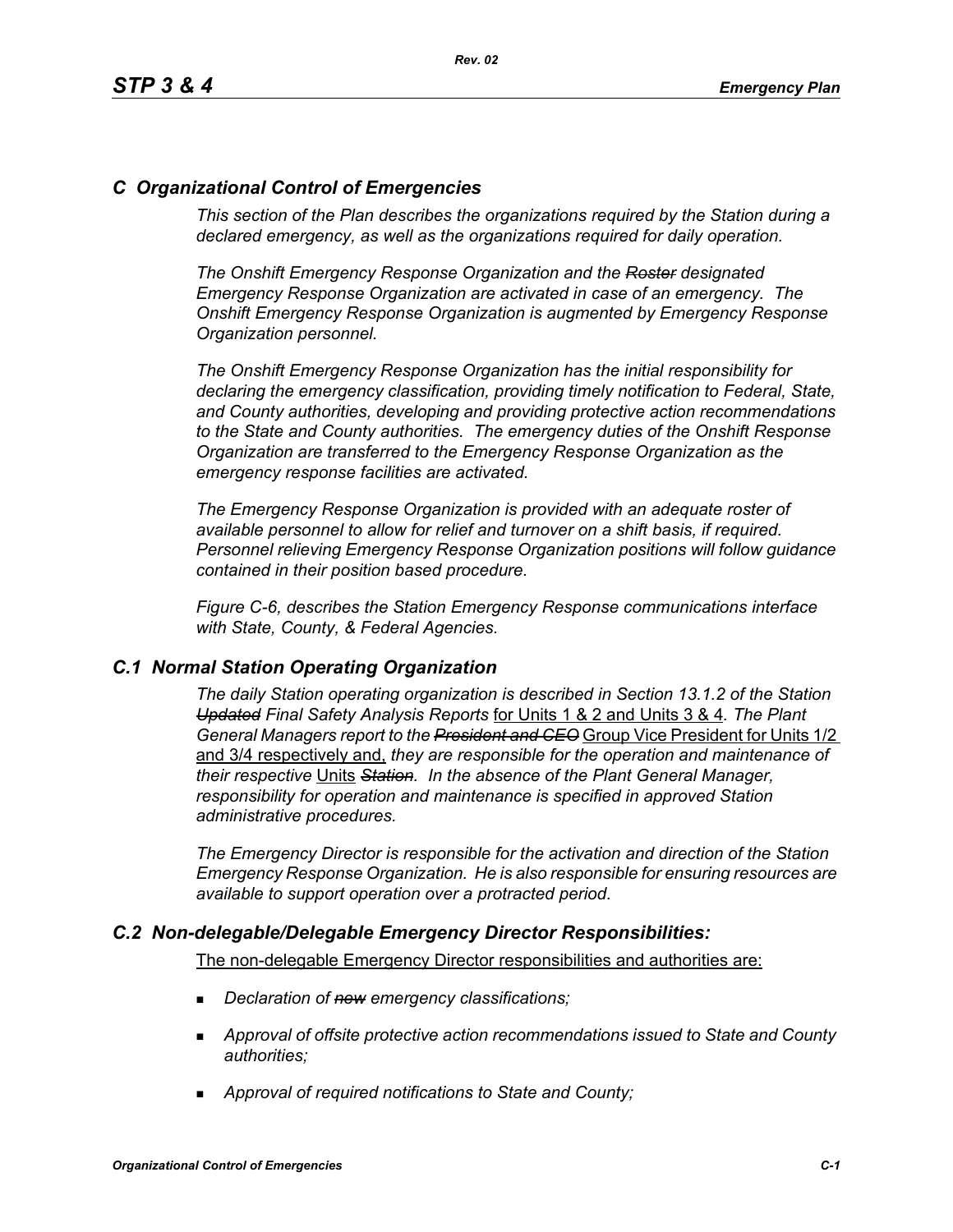*Rev. 02*

- *Approval of planned exposures in excess of Code of Federal Regulations, Title 10, Part 20 limits;*
- *Authorizing the use of Potassium Iodide;*
- *Approval of departures from license conditions per Code of Federal Regulations, Title 10, Part 50.54(x) for emergency response activities NOT related to Control Room Operation actions.*
- *Declaring entry into the Severe Accident Management Guidelines.*

*The delegable Emergency Director responsibilities and authorities are:*

- *Requesting of Federal assistance through the NRC;*
- *Approval of press releases prior to issuance;*
- *Approval of required notifications to the NRC;*
- *Approval of commitments to the NRC.*

*These responsibilities and authorities shall be transferred from the Shift Supervisor, who may initially assume the role of Emergency Director at the onset of the emergency, to the Technical Support Center Manager or the Emergency Operations Facility Director as each assumes responsibilities and authorities of the Emergency Director.*

# *C.3 On-shift Emergency Response Organization*

*Should an emergency be declared, the Shift Supervisor (Emergency Director) activates the Onshift* Emergency *Response Organization from the normal operating staff. The individuals constituting the Onshift* Emergency *Response Organization will assume their respective titles and the responsibilities for their position until relieved as necessary.*

*The Onshift* Emergency *Response Organization is composed of members of the Plant Operations staff, the Shift Technical Advisor, Health Physics, Chemistry, Maintenance,*  **Plant Protection, and Emergency Response Teams. The Onshift** *Emergency Response Organization may be supplemented as needed by the Emergency Director as required by the situation. The onshift complement provides for the capability of 24 hours per day emergency response. Positions for the Onshift Emergency Response Organization are depicted in Figure C-1. The Onshift Emergency Response Organization meets the personnel requirements of NUREG-0654/Federal Emergency Management Agency - Report 1, Section B, Table B-1. The duties of the onshift complement, as an initial Emergency Response Organization, are similar to their normal duties, except as described below.*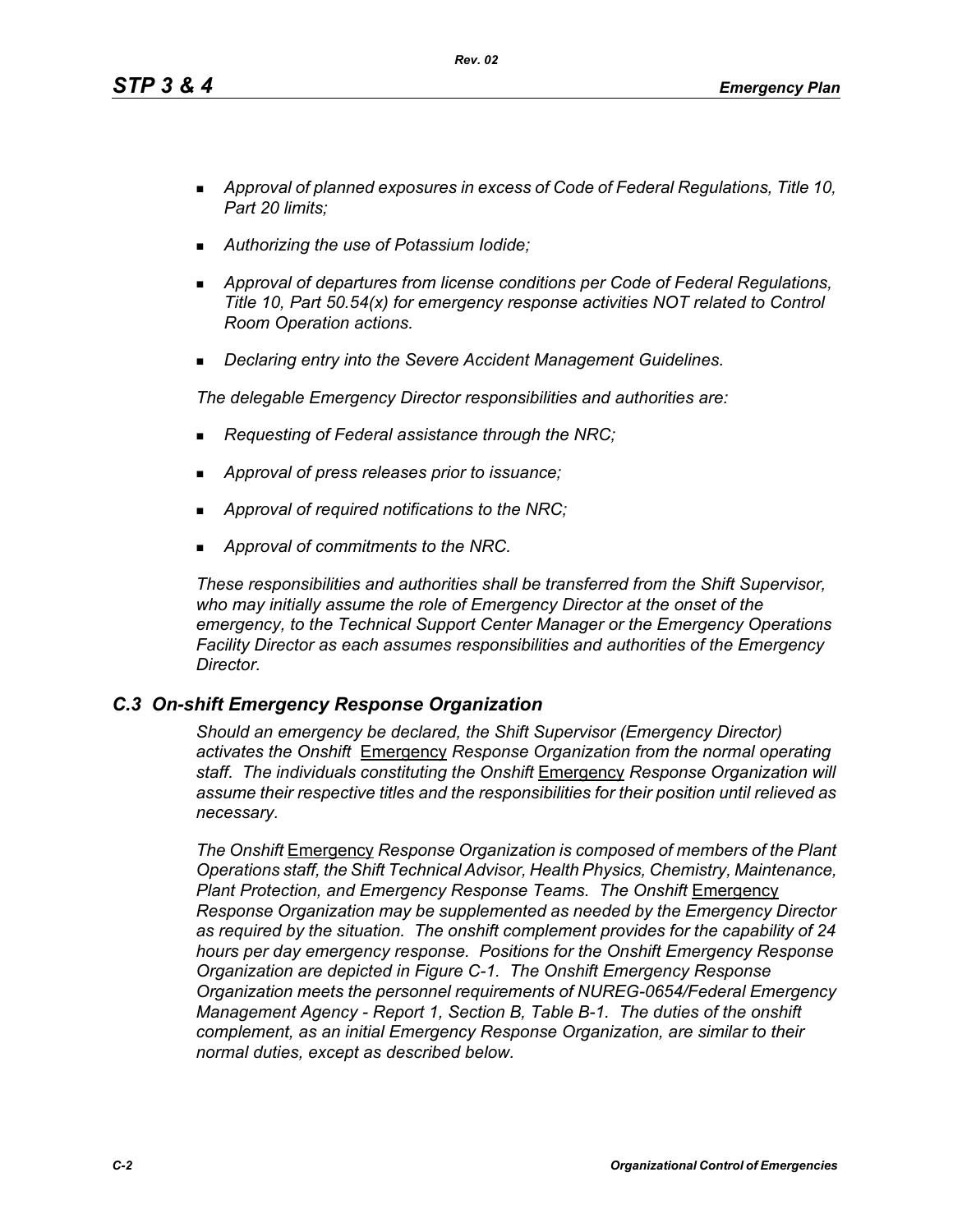# *C.3.1 Shift Supervisor*

*The Shift Supervisor initially assumes the position of Emergency Director until relieved by the Technical Support Center Manager or the Emergency Operations Facility Director. The key responsibilities of the Emergency Director are:*

- *Recognize, classify, and declare the emergency condition;*
- *Completing notifications and making protective action recommendations to offsite agencies;*
- *Directing onsite emergency response activities, monitoring plant conditions for changes in Emergency Action Levels and emergency classifications, and directing Control Room response to mitigate the emergency condition.*
- *Once the Emergency Director responsibilities and authorities are assumed by the Technical Support Center Manager or Emergency Operations Facility Director, the Shift Supervisor remains in the Control Room, but reports to the Operations Manager.*

### *C.3.2 Acting Radiological Manager*

*An onshift senior radiological protection technician shall assume the position of Acting Radiological Manager until relieved by the Radiological Manager in the Technical Support Center. The Acting Radiological Manager reports via telephone to the Emergency Director in the Control Room at an Unusual Event and assists with the activation of the Operations Support Center at an Alert or higher emergency classification. The key responsibilities of the Acting Radiological Manager are:*

- *Assessing Station radiological and environmental conditions;*
- *Responding to radiological problems;*
- *Identifying special radiological protective measures;*
- *Determining special Radiation Work Permit requirements;*
- *Verifying emergency classification if based on radiological Emergency Action Levels;*
- *Reviewing and recommending emergency exposures to emergency response personnel in excess of Code of Federal Regulations, Title 10, Part 20 limits;*
- *Ensuring adequate inventories of radiological supplies, equipment, and Radiation Protection personnel are available.*
- *Providing prompt dose projection when requested.*

*During an Alert or higher emergency classification, the Acting Radiological Manager, after being relieved of responsibility and authority by the Radiological Manager in the*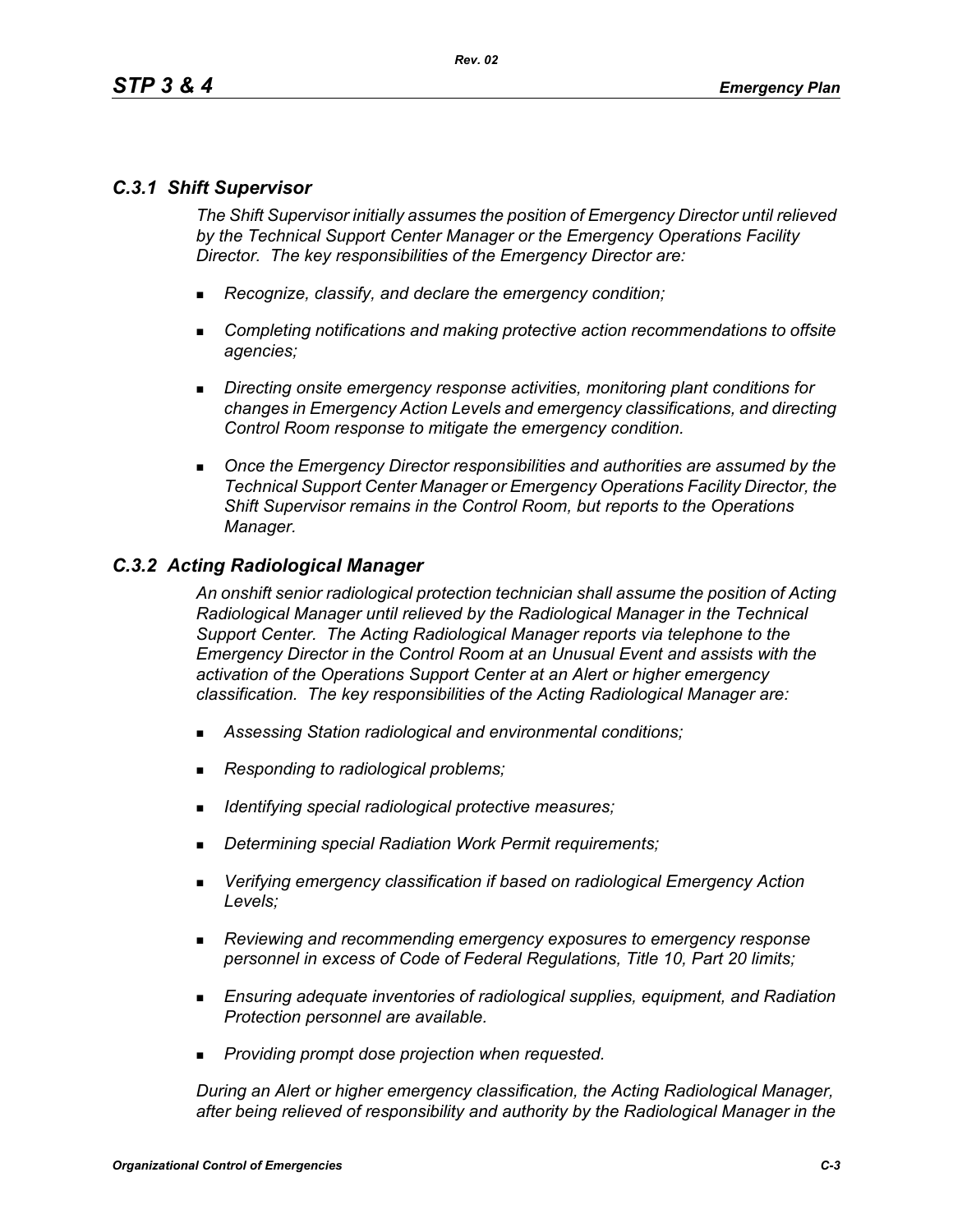*Technical Support Center, assumes the responsibilities of the Assistant Radiological Coordinator in the Operations Support Center.*

### *C.3.3 Acting Security Manager*

*The onshift Security Force Supervisor assumes the position of Acting Security Manager until relieved by the Security Manager in the Technical Support Center. The Acting Security Manager reports via telephone to the Emergency Director in the Control Room at an Unusual Event or higher emergency classification. The key responsibilities of the Acting Security Manager are:*

- *Directing the implementation of Security emergency response activities as specified in the Station Safeguards Security Plan;*
- *Activating the Emergency Notification and Response System;*
- *Implementing assembly and accountability efforts;*
- *Establishing special access controls;*
- *Providing for the expedient entry and exit of emergency vehicles;*
- *Directing changes to security operations based on radiological conditions.*

*During an Alert or higher emergency classification, the onshift Security Force Supervisor, after being relieved of Acting Security Manager responsibility and authority by the Security Manager in the Technical Support Center, returns to the responsibilities of the Security Force Supervisor.*

### *C.3.4 Acting Operations Support Center Coordinator*

*The onshift Duty Maintenance Supervisor assumes the position of Acting Operations Support Center Coordinator (0ERP01-ZV-SHO4) until relieved by the Operations Support Center Coordinator. The Acting Operations Support Center Coordinator reports via telephone to the Emergency Director in the Control Room at an Unusual Event. The key responsibilities of the Acting Operations Support Center Coordinator are:*

- *Providing ongoing maintenance support to activities assigned by the Emergency Director;*
- *Ensuring that emergency team activities are performed in accordance with approved procedures and policy;*
- *Ensuring that deviations from Station procedures and NRC regulations are approved by the Emergency Director;*
- *Establishing and staffing the Operations Support Center with onshift personnel to support plant emergency response activities, if requested by the Emergency Director;*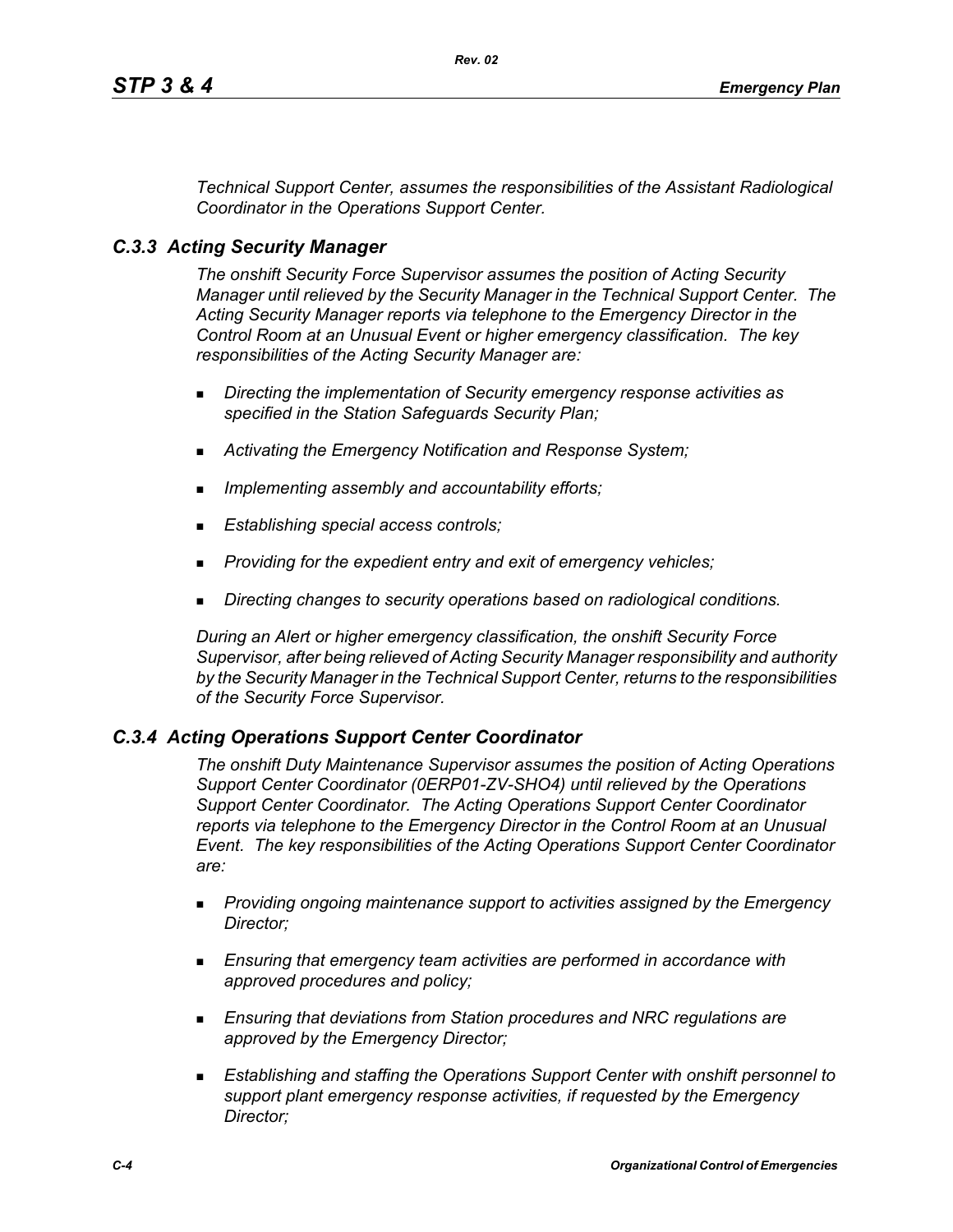*Rev. 02*

- *Ensuring that emergency teams formed and dispatched are properly briefed and status monitored;*
- *May fulfill Radiological Protection (double asterisk) functions from Table C-1, (Access Control, Dosimetry Issue, Personnel Monitoring, and Search & Rescue).*

*Alert or higher emergency classification, the onshift Duty Maintenance Supervisor, after being relieved of Acting Operations Support Center Coordinator responsibility, supports the Operations Support Center, as required.*

# *C.3.5 Shift Technical Advisor*

*The Shift Technical Advisor* (one per Reactor Type) *has the primary responsibility to assist the Emergency Director in the mitigation of accident consequences. The Shift Technical Advisor is available to Control Room personnel 24 hours per day when either*  of the four *unit*s *is above cold shutdown and is capable of being in the Control Room within ten (10) minutes or less after being notified.*

*The onsite ENS Communicator reports to the Control Room at an Unusual Event or higher emergency classification and initiates communications with the Nuclear Regulatory Commission.*

### *C.3.6 The ENS Communicator duties may be performed by the following:*

The onsite ENS Communicator reports to the Control Room at an Unusual Event or higher emergency classification and initiates communications with the Nuclear Regulatory Commission.

- *Personnel currently or previously licensed by NRC,*
- *SRO Management Certified Personnel.*

# *C.3.7 Plant Operators*

*The onshift Plant Operations personnel are responsible for:*

- *Operations of all reactor-related equipment;*
- *Coordination of activities affecting Station structures, systems and components;*
- *Equipment clearances;*
- *Activation of fire brigade and emergency care medical teams;*
- *Identification of emergency classifications;*
- *Initiating notification of the Emergency Response Organization.*

*A Plant Operator is assigned to report to the affected unit's control room upon any declaration of the Emergency Plan to act as the State/County Communicator. Those Plant Operators not assigned onshift duties in the operation of the units by the*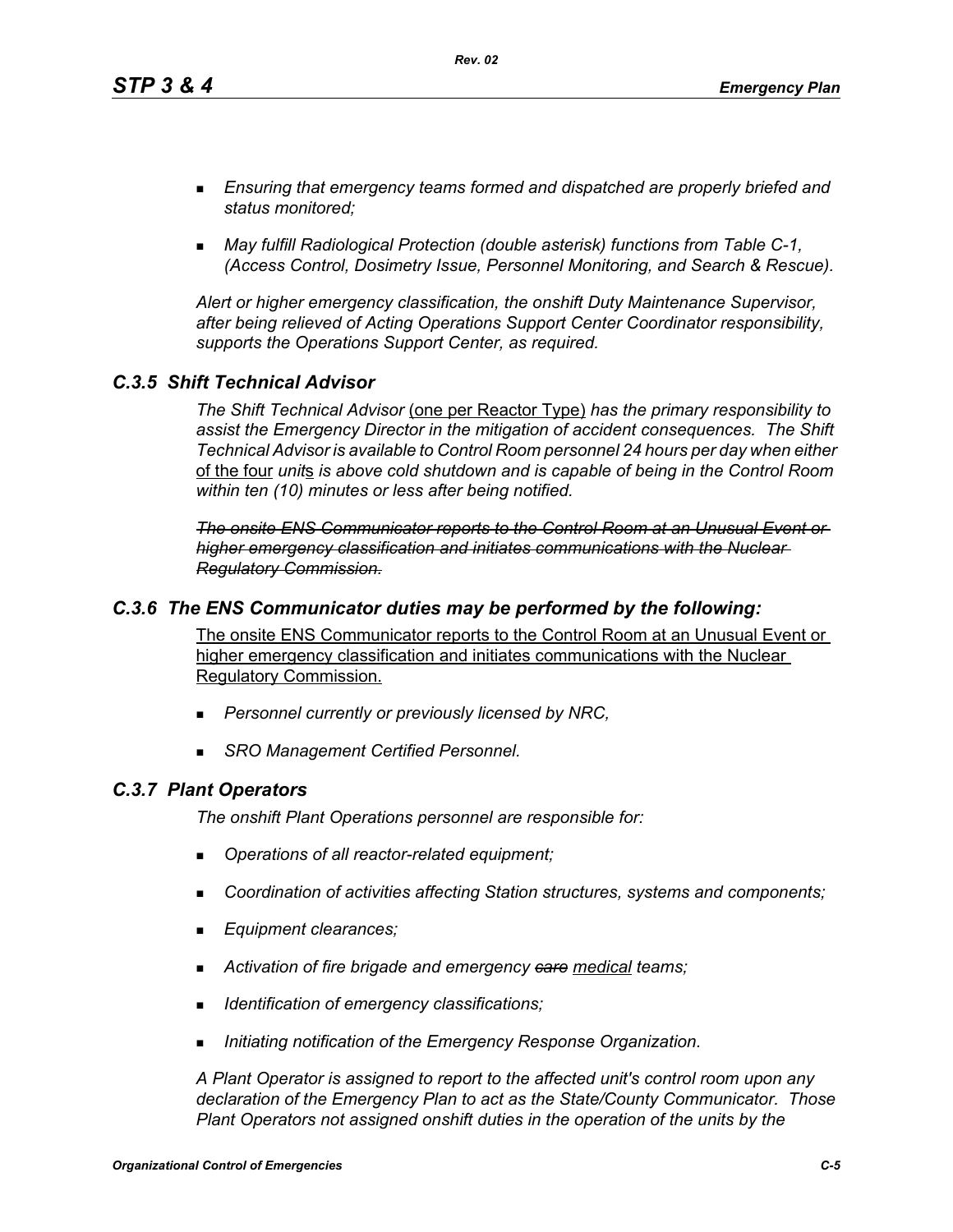*Emergency Director report to the Operations Support Center at an Alert or higher emergency classification. The Emergency Director can utilize the Plant Operators via the Acting Operations Support Center Coordinator.* 

### *C.3.8 Onshift Chemistry Technician*

*Onshift Chemistry Technicians are responsible for post accident sampling and analysis. Chemistry personnel report to the Operations Support Center at an Alert or higher emergency classification unless otherwise directed.*

 *May fulfill Radiological Protection (double asterisk) functions from Table C-1, (RP Coverage for Corrective Actions).*

#### *C.3.9 Onshift Maintenance*

*The onshift Maintenance personnel report to the Operations Support Center at an Alert or higher emergency classification or at an Unusual Event if the Acting Operations Support Center Coordinator begins activating the Operations Support Center.*

#### *C.3.10 Plant Protection*

*Onshift Plant Protection personnel remain at their duty stations in accordance with the Security Plan, unless otherwise directed. Onshift Plant Protection personnel initiate notification of the Emergency Response Organization.*

 *Plant Protection or other suitably qualified individuals will function as the On-site Communicator in the Control Room.*

### *C.3.11 Emergency Response Teams*

*Emergency Response Teams typically consist of personnel who have been trained in the procedures and practices that describe the performance of their duties as Emergency Team members or leaders. As required by the emergency conditions, the Operations Support Center Coordinator may temporarily assign other plant personnel to the Emergency Teams to assist the regular team members during an emergency.*

### *C.4 Emergency Response Organization*

*Those members of the Emergency Response Organization who are not on site at the time of the emergency shall be able to augment the Onshift Response Organization within approximately 60 to 75 minutes of being notified as specified in Table C-1*(prior to fuel load) *to provide manning levels recommended in NUREG-0654.*

*The Technical Support Center and Operations Support Center Station Emergency Response Organization are activated at an Alert emergency classification* or earlier if directed by the Emergency Director. *Positions for these facilities are depicted in Figure C-2 & Figure C-3. The Emergency Operations Facility and Joint Information Center are staffed at the Alert and may be activated at the discretion of the Emergency Director. Positions for these facilities are depicted in Figure C-4 & Figure C-5. The Emergency Operations Facility and Joint Information Center shall be activated at a Site Area Emergency. The Emergency Operations Facility dose projection capability is*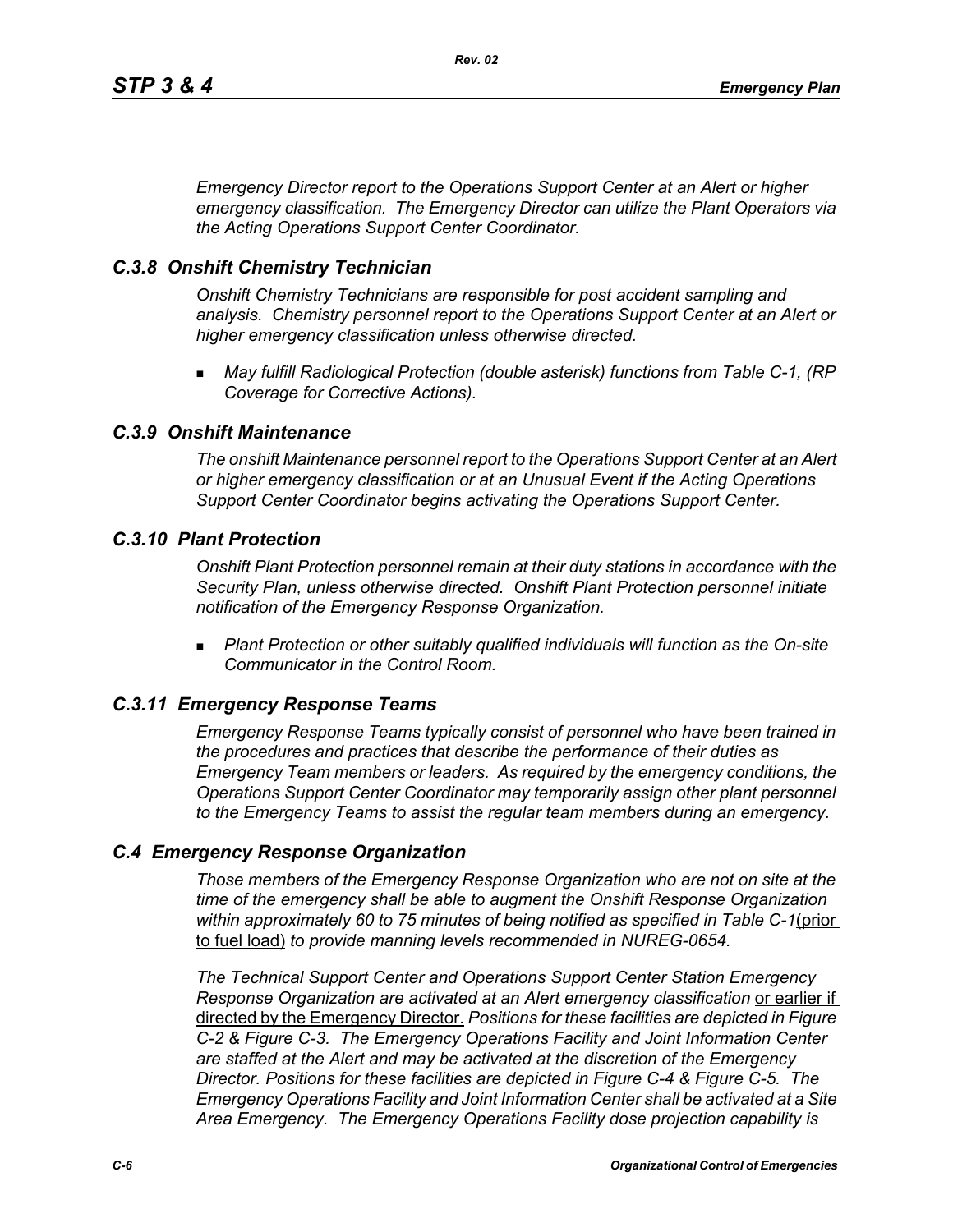*activated at an Alert classification. If during an Unusual Event the trending of plant conditions indicates the need for additional support, the Emergency Director can activate all or part of the Station Emergency Response Organization to report to the Technical Support Center, Emergency Operations Facility, Joint Information Center or Operations Support Center. The process to maintain a fully staffed Emergency Response Organization is described in 0PGP05-ZV-0003, Emergency Response Organization.*

*Modifications to the Emergency Response Organization may be made by the Emergency Director as required by the complexity of the emergency.*

*The following key Emergency Response Organization positions report to the Technical Support Center, the Operations Support Center, and the Emergency Operations Facility, and are added to the Onshift Response Organization during the declaration and mitigation of an Alert, Site Area Emergency or General Emergency. These positions can be activated by the Emergency Director at an Unusual Event emergency classification.*

### *C.4.1 Technical Support Center Manager*

*The Technical Support Center Manager reports to the Technical Support Center at an Alert or higher and provides guidance and advice to the Control Room on plant design and coordinating engineering activities in the areas of analysis, design modifications, system response, and offsite protective action recommendations. The Technical Support Center Manager may assume the position of Emergency Director from the Shift Supervisor.*

### *C.4.2 Operations Manager*

*The Operations Manager reports to the affected Unit's Control Room and directs the implementation of Control Room emergency response activities.*

### *C.4.3 Radiological Manager*

*The Radiological Manager reports to the Technical Support Center and is responsible for assessing Station radiological and environmental conditions and implementing special radiological protective measures.*

### *C.4.4 Maintenance Manager*

*The Maintenance Manager reports to the Technical Support Center and is responsible for functioning as the Technical Support Center interface for all repair team activities requested of the Operations Support Center. The Maintenance Manager ensures that supplies, equipment and manpower to support repair efforts are available and coordinates with the* other *Technical Support Center Managers to establish repair team priorities.*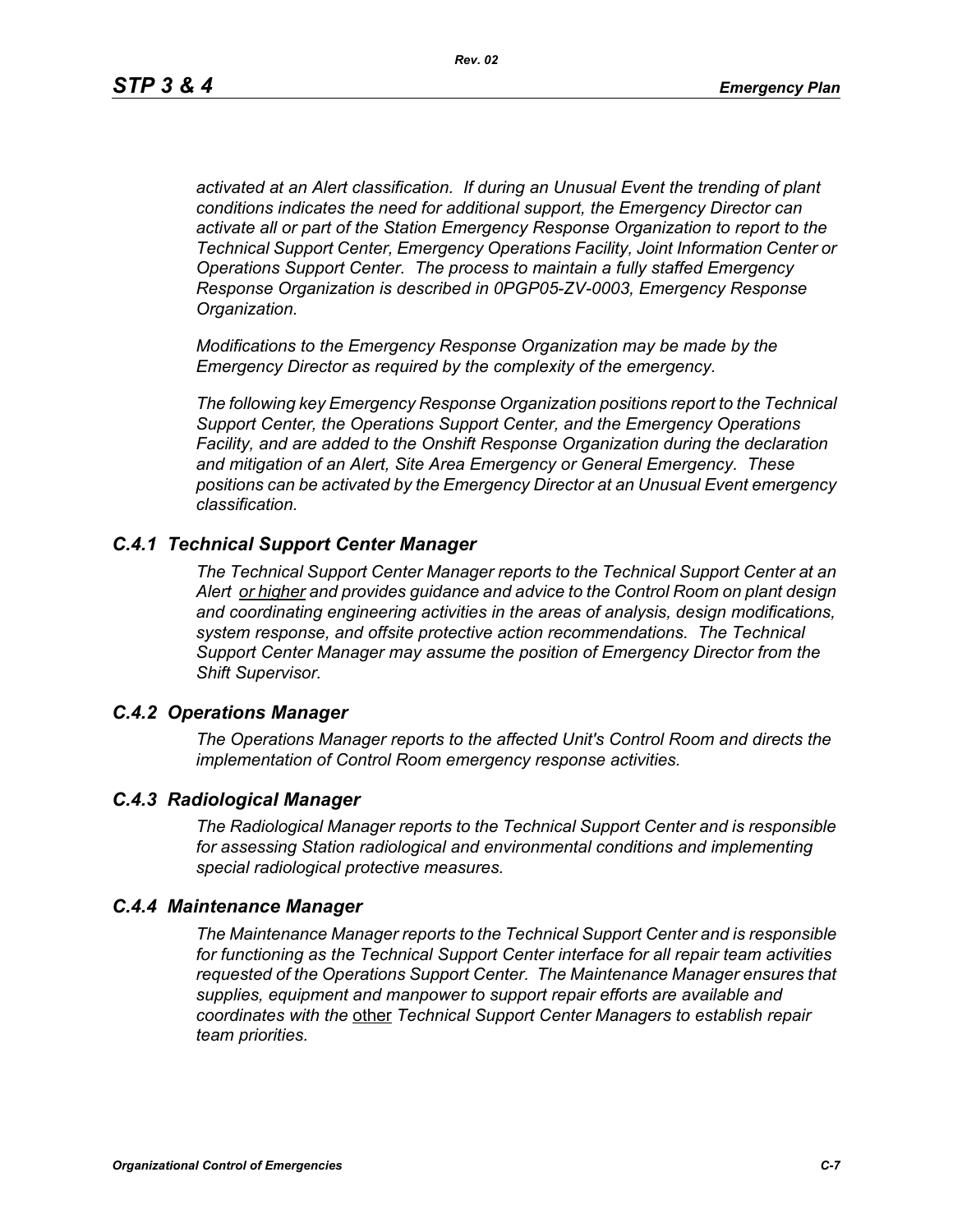# *C.4.5 Technical Manager*

*The Technical Manager reports to the Technical Support Center and is responsible for monitoring the status of plant systems including the three fission product barriers (Fuel Cladding, Reactor Coolant System, and Containment) and identifying potential failures of key systems.* 

# *C.4.6 Security Manager*

*The Security Manager reports to the Technical Support Center and is responsible for directing implementation of onsite security response activities, performing assembly and accountability, and assisting with Protected Area and Owner Controlled Area evacuation.* 

# *C.4.7 Administrative Manager*

*The Administrative Manager reports to the Technical Support Center and is responsible for ensuring necessary documents are available, maintaining an overall file of records generated during the emergency, and ensuring adequate supplies are available in the Technical Support Center.* 

# *C.4.8 Operations Support Center Coordinator*

*The Operations Support Center Coordinator reports to the Operations Support Center and assumes responsibility for Operations Support Center activities and ensures accountability of the Operations Support Center is maintained. The Operations Support Center Coordinator ensures that emergency teams formed and dispatched are properly briefed and their status monitored, resources and personnel to perform Operations Support Center activities are adequate, and adequate communications and information flow is maintained with the Technical Support Center. The Operations Support Center Coordinator ensures that deviations from Station procedures and NRC regulations are approved by the Emergency Director.* 

# *C.4.9 Emergency Operations Facility Director*

*The Emergency Operations Facility Director reports to the Emergency Operations Facility at an Alert. At the discretion of the Emergency Director, the Emergency Operations Facility Director may activate the Emergency Operations Facility at the Alert classification. Following activation, at the discretion of the Emergency Director, the Emergency Operations Facility Director may assume Emergency Director authority and responsibilities from either the Technical Support Center Manager or Shift Supervisor, as appropriate. The Emergency Operations Facility Director is responsible for ensuring that an ongoing effective interface is maintained with County, State, and Federal response agencies, functioning as the primary interface with the Station Owners, and functioning as the primary interface with the Executive Officers of the Owners. The Emergency Operations Facility Director ensures a timely response to inquiries and requests for information from financial, legislative and congressional organizations, and approves major expenditures of funds. The Emergency Operations Facility Director may participate in press briefings at the Joint Information Center, if necessary.*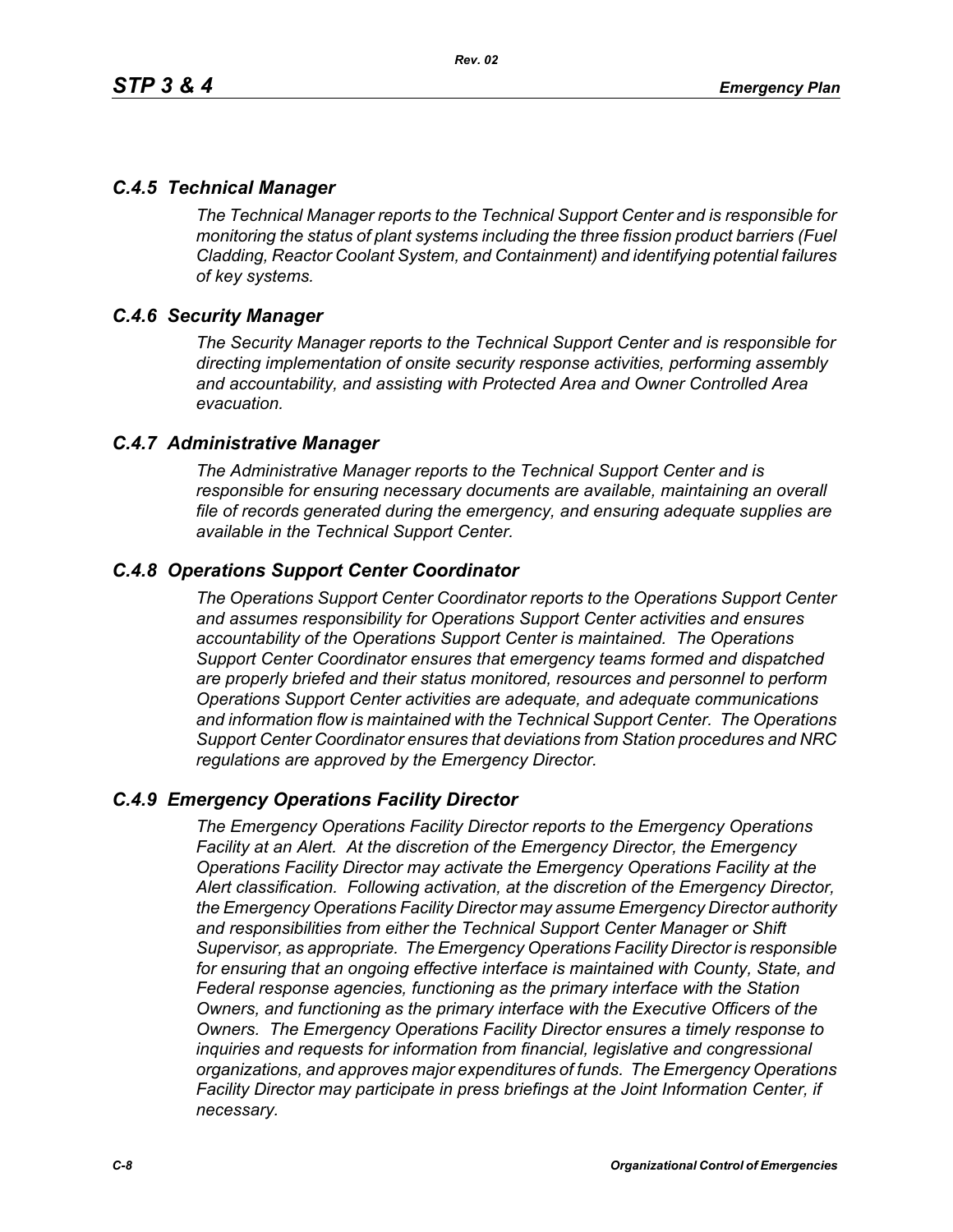# *C.4.10 Radiological Director*

*The Radiological Director reports to the Emergency Operations Facility at an Alert and is responsible for assessing offsite radiological and environmental conditions that may impact the public. The Radiological Director directs offsite dose projection activities and advises the Emergency Director on offsite protective action recommendations for the public. The Radiological Director directs Offsite Field Team activities and environmental sampling support. The Radiological Director coordinates with the Technical Director to determine offsite protective action recommendations based on the status of the fission product barriers and the potential for a radiological release, and monitors radiological parameters which relate to Emergency Action Levels to determine if conditions warrant a change in emergency classification. The Radiological Director reviews and recommends approval of emergency exposures to Emergency Response Organization personnel in excess of Code of Federal Regulations, Title 10, Part 20 limits, determines Emergency Operations Facility radiological habitability, and recommends to the Emergency Director the issuance of Potassium Iodide. The Radiological Director functions as the primary interface with the Department of State Health Services personnel assigned to the Emergency Operations Facility, and manages radioactive waste and radiological control aspects of the Recovery operations.* 

# *C.4.11 Technical Director*

*The Technical Director reports to the Emergency Operations Facility at an Alert and is responsible for coordinating evaluation of plant safety systems and the condition of the primary fission product barriers, and advising the Emergency Operations Facility Director on engineering issues. The Technical Director also monitors the Emergency Action Levels to determine when changes in the emergency classification may be necessary, and coordinates with the Radiological Director to determine offsite protective action recommendations based on plant status and the potential for a radiological release. The Technical Director obtains engineering information requested by Emergency Operations Facility personnel, provides technical assistance to the Technical Support Center, and independently evaluates Technical Support Center engineering activities to determine if the correct engineering priorities are established. The Technical Director assists in coordinating arrangements for obtaining contract-engineering support.* 

# *C.4.12 Support Organization Director*

*The Support Organization Director reports to the Emergency Operations Facility at an Alert and is responsible for coordinating the interaction with offsite agencies and support organizations, ensuring communications systems are maintained operable and additional communications are provided as necessary, and arranges for special assistance to South Texas Project Electric Generating Station employees and their families with special needs during an emergency. The Support Organization Director ensures adequate and timely information is provided to offsite agencies, and ensures arrangements are in place to process support personnel to meet training, security, and radiological requirements. The Support Organization Director coordinates and*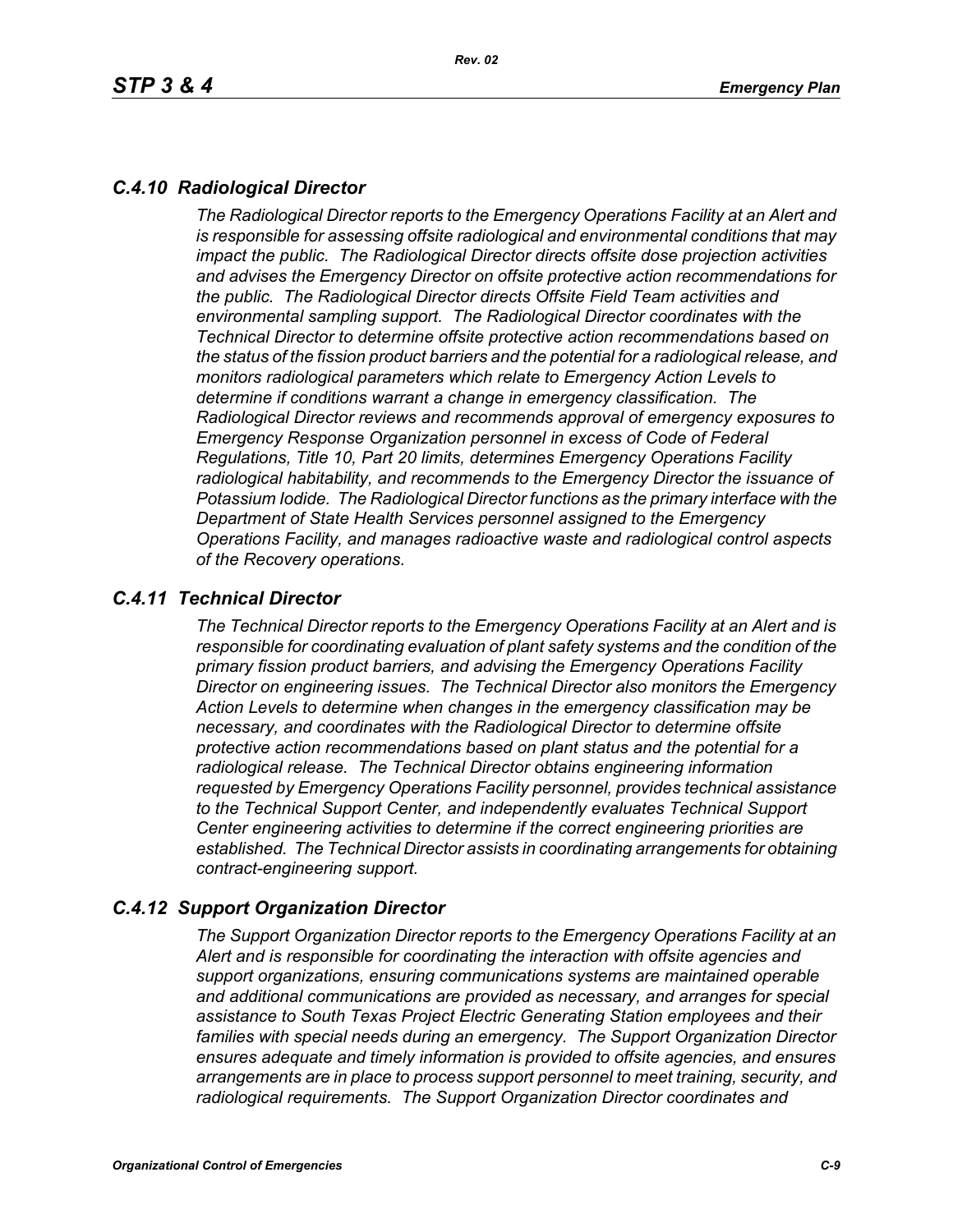*maintains a status of South Texas Project Electric Generating Station support requested by County, State, and Federal agencies.*

#### *C.4.13 Licensing Director*

*The Licensing Director reports to the Emergency Operations Facility at an Alert and monitors the open line between the Control Room and NRC and provides information to the NRC regarding Emergency Operations Facility activities. The Licensing Director functions as the primary liaison with NRC personnel responding to the emergency, and ensures administrative and logistics support is provided to the NRC.*

# *C.4.14 Joint Information Center Director*

*The Joint Information Center Director reports to the Joint Information Center at an Alert and is responsible for overall JIC management of activation and operation. Provides information to the public of onsite status and conditions. Provides rumor control and public inquiry information. Ensures timely and accurate information is disseminated to the media. Coordinates media tours of emergency facilities.* 

*Discuss plant status with offsite agency Public Information Officers (PIO) located at the JIC as well as the Governor's Division of Emergency Management PIO in Austin when possible. Schedules interviews with the media as needed. Corrects misinformation/ rumors during press briefings and ensures updated news release transmittals.*

### *C.4.15 Company Spokesperson*

*The Company Spokesperson reports to the Joint Information Center at an Alert and is responsible for providing South Texas Project information to the news media. Also approves press releases and maintains contact with the Site Public Affairs Coordinator. Meets with offsite agency Public Information Officers (PIO) prior to news briefings. Designates personnel to make public comment on the emergency. Schedules frequent news conferences in order to apprise media of current information.* 

#### *C.4.16 Media Relations Manager*

*The Media Relations Manager reports to the Joint Information Center at an Alert and is responsible for the timely accurate flow of information to the media, coordinates schedules and announces the press briefings and conferences, responds to media inquiries for information, arranges interviews, responds to media telephone inquiries, coordinates tours to other emergency response facilities as directed.*

#### *C.4.17 Public Inquiry Manager*

*The Public Inquiry Manager reports to the Joint Information Center at an Alert and is responsible for monitoring media outlets and public inquiries and reports and rectifies erroneous information, coordinates activities of media inquiry telephone responders, ensures monitoring of news outlets, coordinates correction of rumors/media misinformation, provides public inquiry staff with press releases and corrected rumor information.*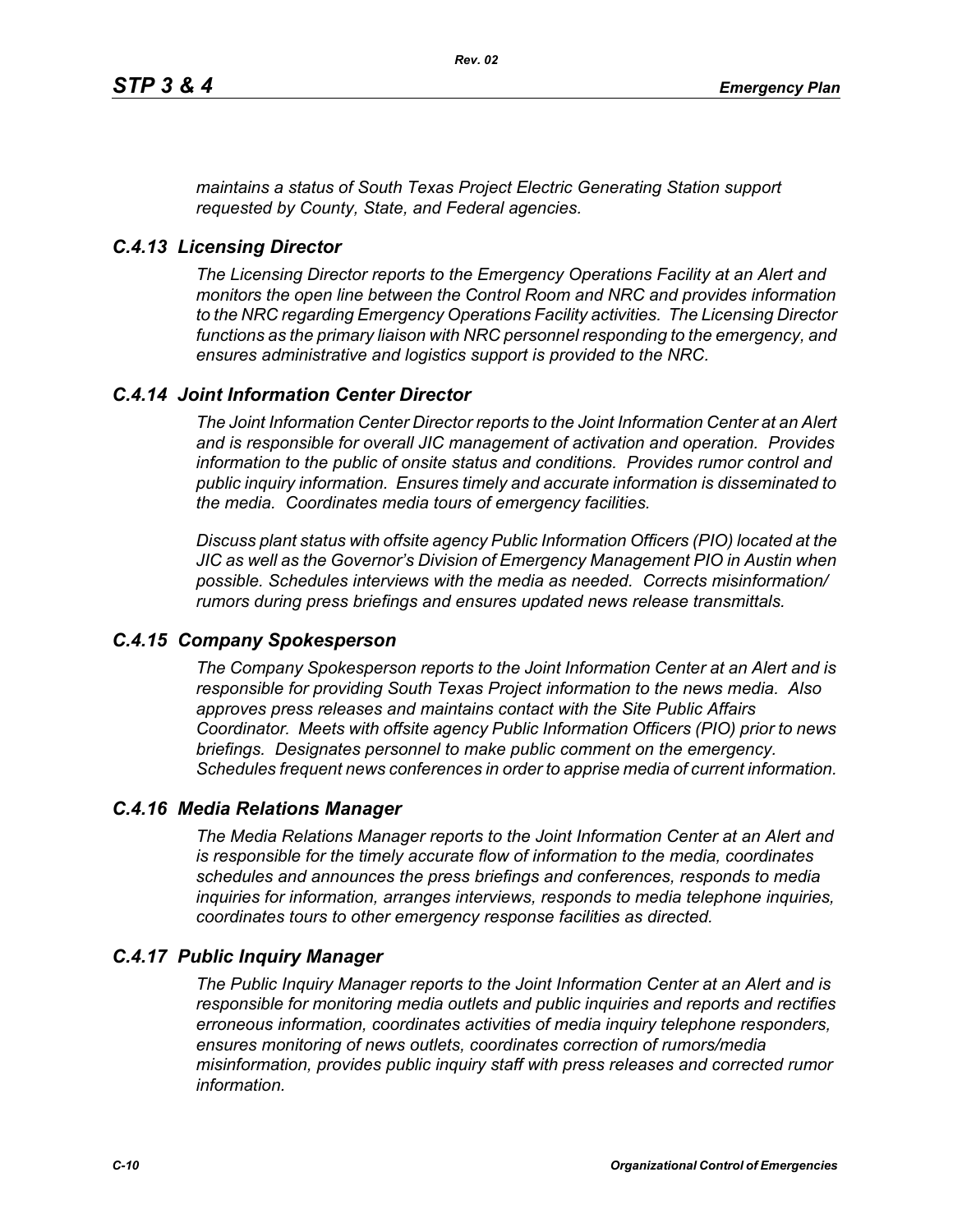|                                                                                             |                                                                         |                      | <del>(Page 1 of 3)</del> |                                 |                                 |                                |
|---------------------------------------------------------------------------------------------|-------------------------------------------------------------------------|----------------------|--------------------------|---------------------------------|---------------------------------|--------------------------------|
| <b>MAJOR</b><br><b>FUNCTIONAL</b><br><b>AREA</b>                                            | <b>POSITION</b><br><b>TITLE</b>                                         | $UNIT-1$<br>ONSHIFT* | $UNIT-2$<br>ONSHIFT*     | <b>ONSITE</b><br><b>ONSHIFT</b> | AVAILABLE 60<br><b>MINUTES#</b> | AVAILABLE75<br><b>MINUTES#</b> |
| Plant-<br><b>Operations</b><br>and<br>Assessment of<br><b>Operational</b><br><b>Aspects</b> | <b>Shift</b><br>Supervisor                                              |                      | ÷                        | $\overline{2}$                  |                                 |                                |
|                                                                                             | <b>Unit</b><br><b>Supervisor</b>                                        | $\overline{1}$       | $\overline{1}$           |                                 |                                 |                                |
|                                                                                             | Reactor<br><b>Operators</b>                                             | $\overline{2}$       | $\overline{2}$           |                                 |                                 |                                |
|                                                                                             | Plant-<br><b>Operators</b>                                              | $\overline{2}$       | $\overline{2}$           | $\overline{\phantom{0}}$        |                                 |                                |
|                                                                                             | <b>Shift Technical</b><br><b>Advisor</b>                                |                      |                          | $1**$                           |                                 |                                |
|                                                                                             | Plant-<br><b>Operations</b><br><b>Discipline</b><br>Lead                |                      |                          |                                 |                                 | 1##                            |
|                                                                                             |                                                                         |                      |                          |                                 |                                 |                                |
| Emergency<br>Direction and<br>Control ***<br>(Emergency-<br>Director)                       | <b>Shift</b><br>Supervisor                                              | $1***$               | $1**$                    |                                 |                                 |                                |
|                                                                                             |                                                                         |                      |                          |                                 |                                 |                                |
| Notification/Co<br>mmunications                                                             |                                                                         |                      |                          | $\overline{2}$                  |                                 | $\overline{2}$                 |
|                                                                                             |                                                                         |                      |                          |                                 |                                 |                                |
| Radiological<br>Accident-                                                                   | Emergency<br><b>Director</b>                                            |                      |                          |                                 |                                 | $\overline{1}$                 |
| Assessment<br>and Support of<br>Operational<br>Accident<br><b>Assessment</b>                | Senior Health<br><b>Physics</b><br>Expertise<br>$f$ Dose<br>Assessment) |                      |                          | $\overline{1}$                  |                                 |                                |
|                                                                                             | RP<br><b>Technicians</b><br>(onsite/offsite<br>surveys)                 |                      |                          | $\overline{2}$                  | لۍ<br>پ                         | $\overline{\mathcal{A}}$       |
|                                                                                             | Chemistry-<br><b>Technician</b>                                         |                      | $\overline{a}$           | $\overline{1}$                  | $\overline{\phantom{0}}$        | $\overline{1}$                 |

# *Table C-1 Minimum Staffing Requirements (STPEGS) (Including Capability for Additional Staffing) (Page 1 of 3)*

*Rev. 02*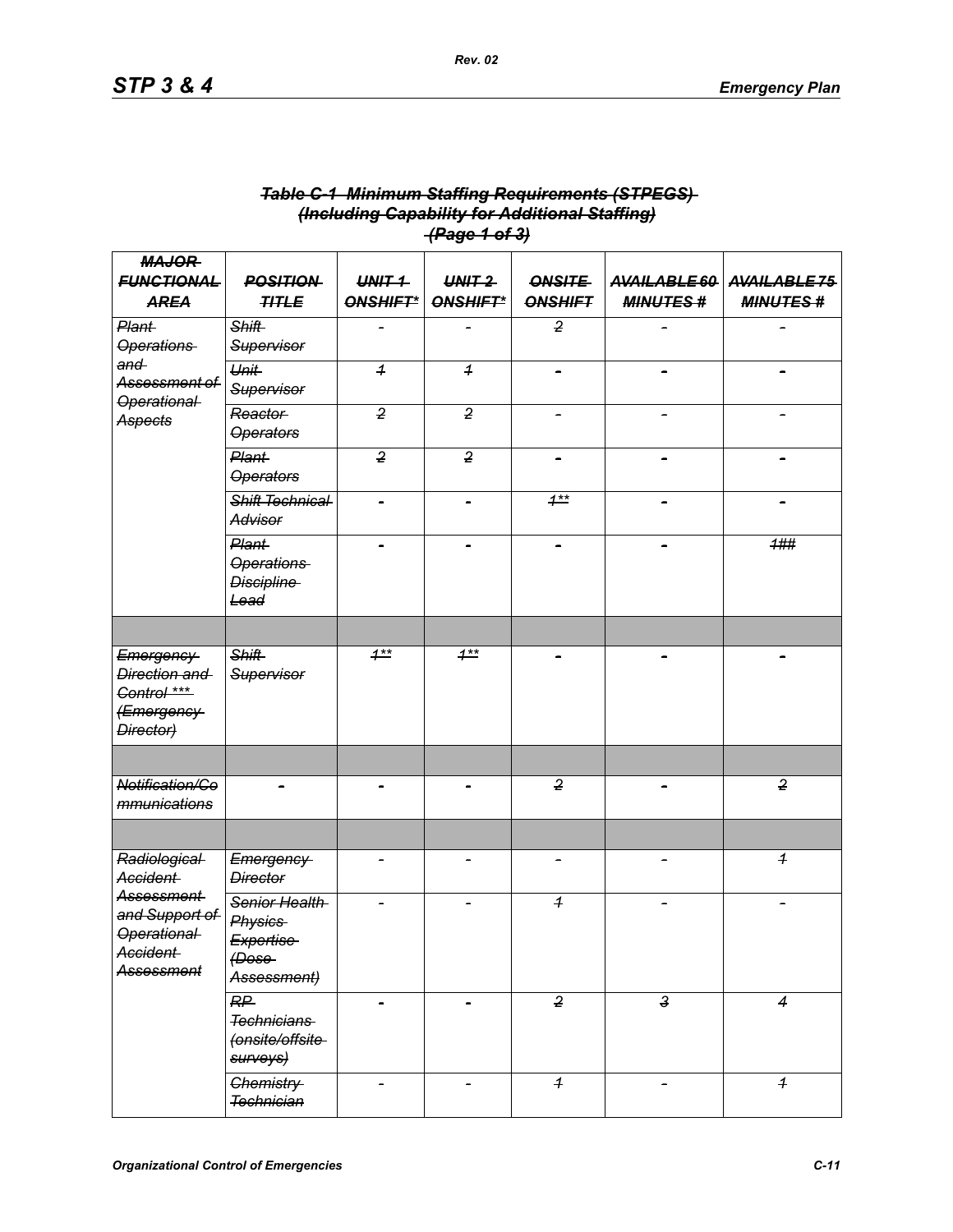|                                                  |                                                                                                                                                                                                               |                      | <del>(Page 2 of 3)</del> |                                                                           |                      |                                              |
|--------------------------------------------------|---------------------------------------------------------------------------------------------------------------------------------------------------------------------------------------------------------------|----------------------|--------------------------|---------------------------------------------------------------------------|----------------------|----------------------------------------------|
| <b>MAJOR</b><br><b>FUNCTIONAL</b><br><b>AREA</b> | <b>POSITION</b><br><b>TITLE</b>                                                                                                                                                                               | $UNHT +$<br>ONSHIFT* | $UNIT-2$<br>ONSHIFT*     | <b>ONSITE</b><br><b>ONSHIFT</b>                                           | <b>MINUTES#</b>      | AVAILABLE 60 AVAILABLE 75<br><b>MINUTES#</b> |
| <b>Plant System</b><br>Engineering               | Shift Technical<br>Advisor                                                                                                                                                                                    |                      |                          | $1***$                                                                    |                      |                                              |
|                                                  | <b>Nuclear</b><br>Engineer                                                                                                                                                                                    |                      |                          |                                                                           | $\overline{1}$       |                                              |
|                                                  | Electrical<br>Engineer                                                                                                                                                                                        |                      |                          |                                                                           |                      | $\overline{1}$                               |
|                                                  | <b>Mechanical</b><br><b>Engineer</b>                                                                                                                                                                          |                      |                          |                                                                           |                      | $\boldsymbol{1}$                             |
| Repair and<br><b>Corrective</b>                  | Radwaste<br><b>Operator</b>                                                                                                                                                                                   | $1***$               | $1**$                    |                                                                           |                      |                                              |
| <b>Actions</b>                                   | <b>Mechanical</b><br><b>Maintenance</b>                                                                                                                                                                       | $\mathbf{L}$         |                          | $1^{**}$                                                                  |                      | $\overline{1}$                               |
|                                                  | Electrical<br><b>Maintenance</b>                                                                                                                                                                              |                      |                          | $4**$ AND $4$                                                             |                      | $\boldsymbol{1}$                             |
|                                                  | 18G<br><b>Technician</b>                                                                                                                                                                                      |                      |                          | $\overline{1}$                                                            |                      |                                              |
|                                                  |                                                                                                                                                                                                               |                      |                          |                                                                           |                      |                                              |
| <b>Protective</b><br><b>Actions</b>              | RP<br><b>Technicians</b><br>(Access-<br><b>Control/RP</b><br>Coverage for<br>corrective<br>actions,<br>search and<br>rescue, first<br>aid, and fire-<br>fighting/Perso<br>$nne+$<br>Monitoring/<br>Dosimetry) |                      |                          | $2**$                                                                     | $\overline{4}$       |                                              |
|                                                  |                                                                                                                                                                                                               |                      |                          |                                                                           |                      |                                              |
| Fire<br>Suppression                              | <b>Plant</b><br><b>Operations</b><br>personnel                                                                                                                                                                |                      |                          | Fire<br>Brigade per<br><b>Technical</b><br>Specificatio<br>A <sub>S</sub> | <b>Local Support</b> | Local Support                                |

# *Table C-1 Minimum Staffing Requirements (STPEGS) (Including Capability for Additional Staffing)*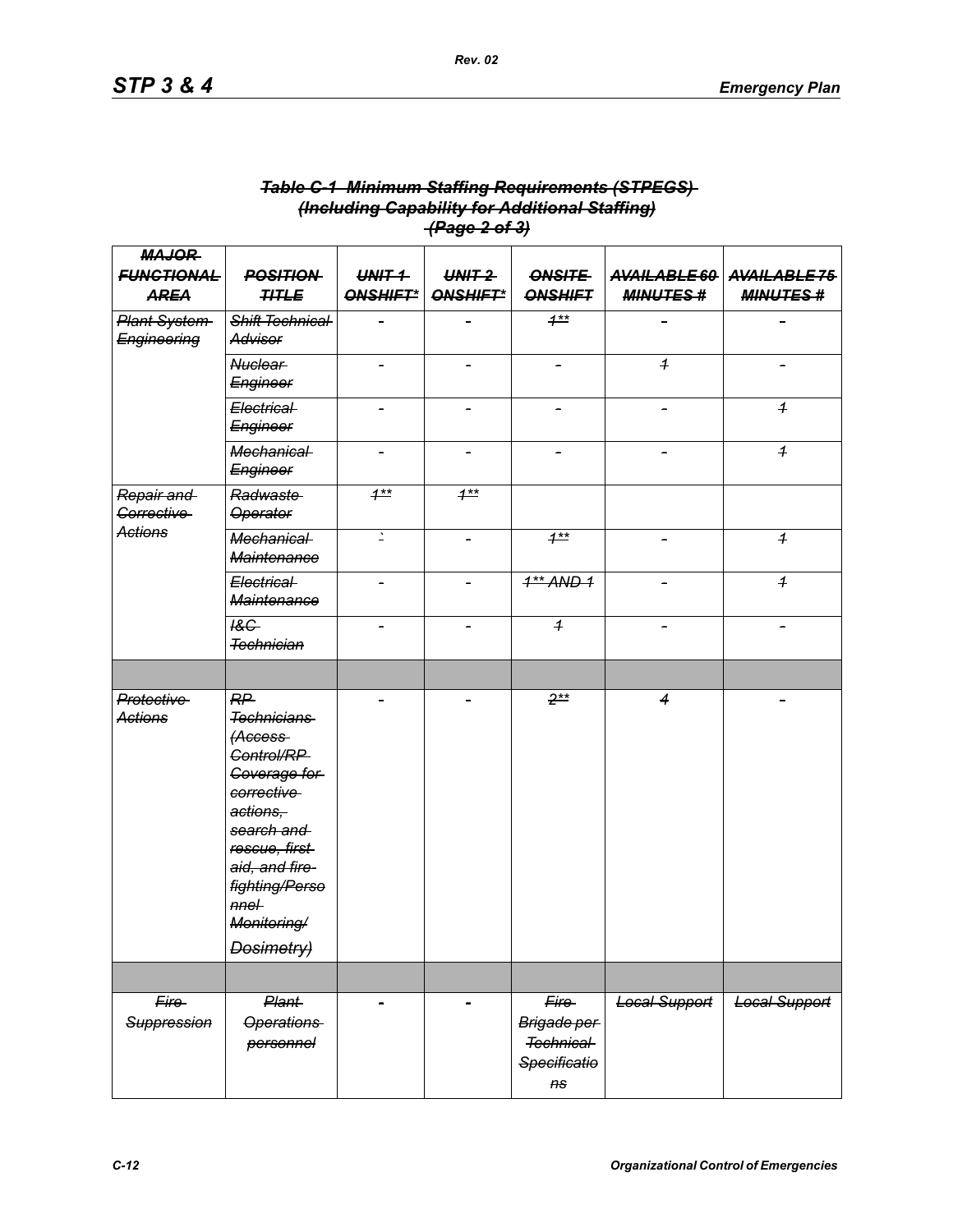| <del>(rage s or s)</del>                                                                 |                                                                                                                                          |                             |                      |                                        |                                 |                                |  |
|------------------------------------------------------------------------------------------|------------------------------------------------------------------------------------------------------------------------------------------|-----------------------------|----------------------|----------------------------------------|---------------------------------|--------------------------------|--|
| <b>MAJOR</b><br><b>FUNCTIONAL</b><br>AREA                                                | <del>POSITION</del><br><b>TITLE</b>                                                                                                      | $UNHT +$<br><b>ONSHIFT*</b> | $UNIT-2$<br>ONSHIFT* | <b>ONSITE</b><br><b>ONSHIFT</b>        | AVAILABLE 60<br><b>MINUTES#</b> | AVAILABLE75<br><b>MINUTES#</b> |  |
| Rescue-<br><b>Operations</b><br>and First Aid                                            | <b>Plant</b><br>Protection<br>Personnel                                                                                                  | -                           | -                    | $2**$                                  | <b>Local Support</b>            | <b>Local Support</b>           |  |
| <b>Site Access</b><br><del>Control and -</del><br><del>Personnel</del><br>Accountability | <del>Plant</del><br>Protection<br><del>Personnel</del><br><b>Security/Com</b><br>munications/P<br><del>ersonnel</del><br>Accountability) |                             | -                    | All per<br><del>Security</del><br>Plan | -                               |                                |  |
|                                                                                          | <b>TOTAL</b>                                                                                                                             | 5                           | 5                    | 45                                     | 8                               | 43                             |  |
|                                                                                          |                                                                                                                                          |                             |                      |                                        |                                 |                                |  |

#### *Table C-1 Minimum Staffing Requirements (STPEGS) (Including Capability for Additional Staffing) (Page 3 of 3)*

- *Notes: \* For each unaffected unit in operation, maintain at least one Unit Supervisor, two Reactor Operators, and two Plant Operators. In accordance with Section 6.0 of the Technical Specifications for each unit, the shift crew composition may be less than the minimum number of operators (licensed or non-licensed) shown above for a period of time not to exceed two (2) hours in order to accommodate unexpected absences of on-duty shift crew members, provided immediate actions are taken to restore the crew composition. The minimum staff for a unit in cold shutdown will be one Senior Reactor Operator, one Reactor Operator, and one Plant Operator for that unit.*
	- *\*\* These positions may be covered by onshift personnel assigned other functions.*
	- *\*\*\* Overall, direction of emergency response to be assumed by the Emergency Director at*  the Emergency Operations Facility when all centers are fully manned. Direction of *minute-to-minute facility operation remains with senior manager in the Technical Support Center or Control Room.*
	- *# Although such a short response time may be achieved in many cases, it is not possible to assure this response time in every instance.*
	- *## This position is filled by personnel with plant operations experience*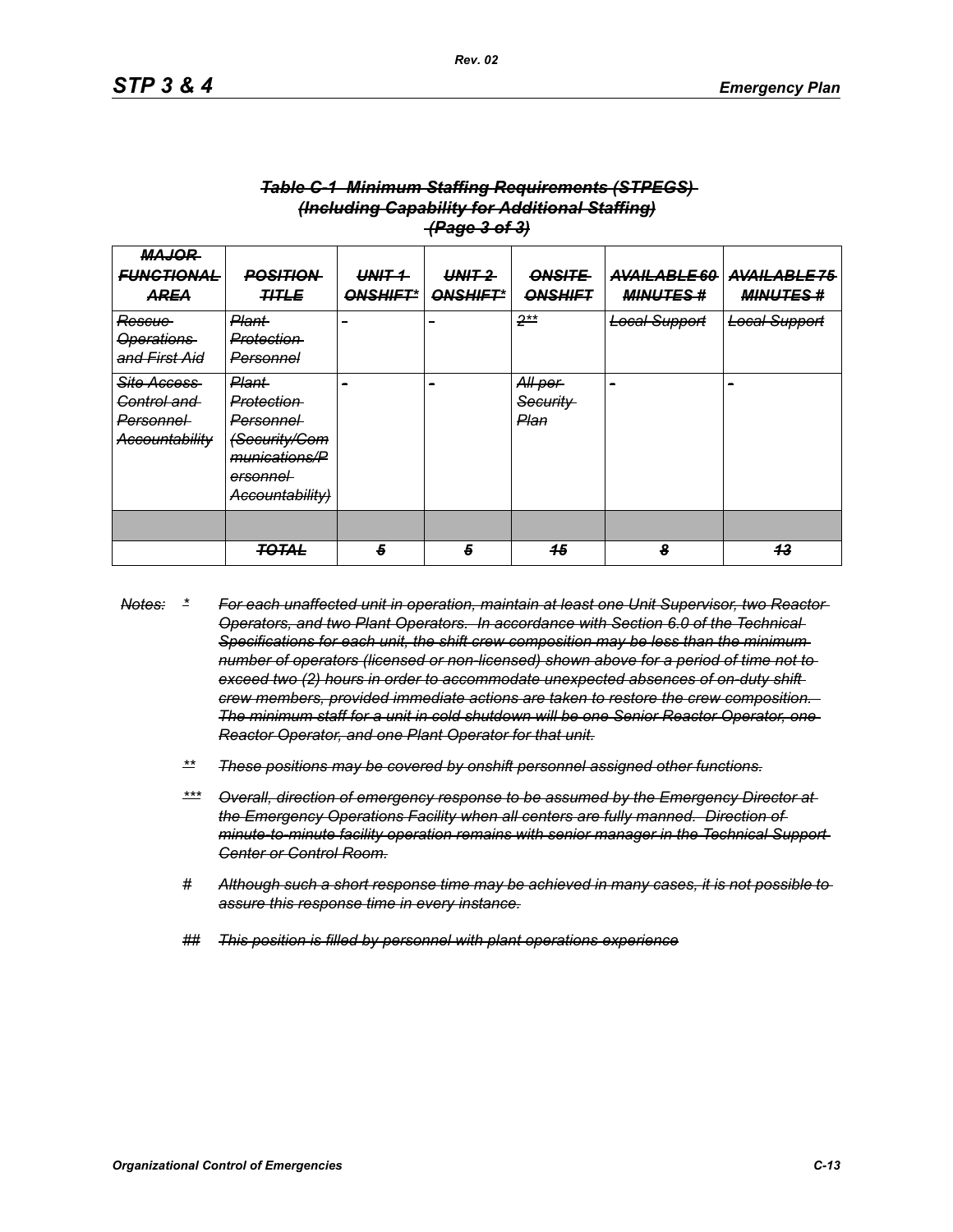#### **Table C-1 Minimum Staffing Requirements (STPEGS) (Including Capability for Additional Staffing) (Page 1 of 3)**

|                                                                       |                                                            | <b>UNIT 1/2</b>                    | <b>UNIT 3/4</b>             |                                 |                                        |
|-----------------------------------------------------------------------|------------------------------------------------------------|------------------------------------|-----------------------------|---------------------------------|----------------------------------------|
| <b>MAJOR</b><br><b>FUNCTIONAL AREA</b>                                | <b>POSITION</b><br><b>TITLE</b>                            | <b>ONSHIFT*</b><br><b>Per Unit</b> | ONSHIFT*<br><b>Per Unit</b> | <b>ONSITE</b><br><b>ONSHIFT</b> | <b>AVAILABLE 60</b><br><b>MINUTES#</b> |
| <b>Plant Operations</b><br>and Assessment of                          | <b>Shift Supervisor</b>                                    | $\equiv$                           | $\equiv$                    | $\overline{2}$                  |                                        |
| <b>Operational</b><br><b>Aspects</b>                                  | <b>Unit Supervisor</b>                                     | $\overline{1}$                     | $\overline{1}$              | $\equiv$                        |                                        |
|                                                                       | Reactor<br><b>Operators</b>                                | $\overline{2}$                     | $\overline{2}$              | $\equiv$                        |                                        |
|                                                                       | <b>Plant Operators</b>                                     | $\overline{2}$                     | $\overline{2}$              | $\overline{z}$                  |                                        |
|                                                                       | <b>Shift Technical</b><br><b>Advisor</b>                   | $\equiv$                           | $\equiv$                    | $2**$                           |                                        |
|                                                                       | <b>Plant Operations</b><br>Discipline Lead                 | $\equiv$                           | $\equiv$                    | $\equiv$                        | $\mathbf{1}$                           |
|                                                                       |                                                            |                                    |                             |                                 |                                        |
| <b>Emergency Direction</b><br>and Control ***<br>(Emergency Director) | Shift Supervisor                                           | $1***$                             | $1***$                      |                                 |                                        |
|                                                                       |                                                            |                                    |                             |                                 |                                        |
| Notification/<br>Communications                                       |                                                            | $\equiv$                           | $\equiv$                    | $\overline{2}$                  | $\overline{2}$                         |
|                                                                       |                                                            |                                    |                             |                                 |                                        |
| Radiological Accident<br>Assessment and                               | <b>Emergency</b><br>Director                               | $\equiv$                           | Ξ                           | $\equiv$                        | $\mathbf{1}$                           |
| <b>Support of Operational</b><br>Accident Assessment                  | Senior Health<br>Physics<br>Expertise (Dose<br>Assessment) | $\equiv$                           | $\equiv$                    | $\overline{1}$                  |                                        |
|                                                                       | RP Technicians<br>(onsite/offsite<br>surveys)              | $\equiv$                           | $\equiv$                    | $\overline{2}$                  | $\overline{L}$                         |
|                                                                       | Chemistry<br>Technician                                    | $\equiv$                           | $\equiv$                    | $\overline{1}$                  | $\overline{1}$                         |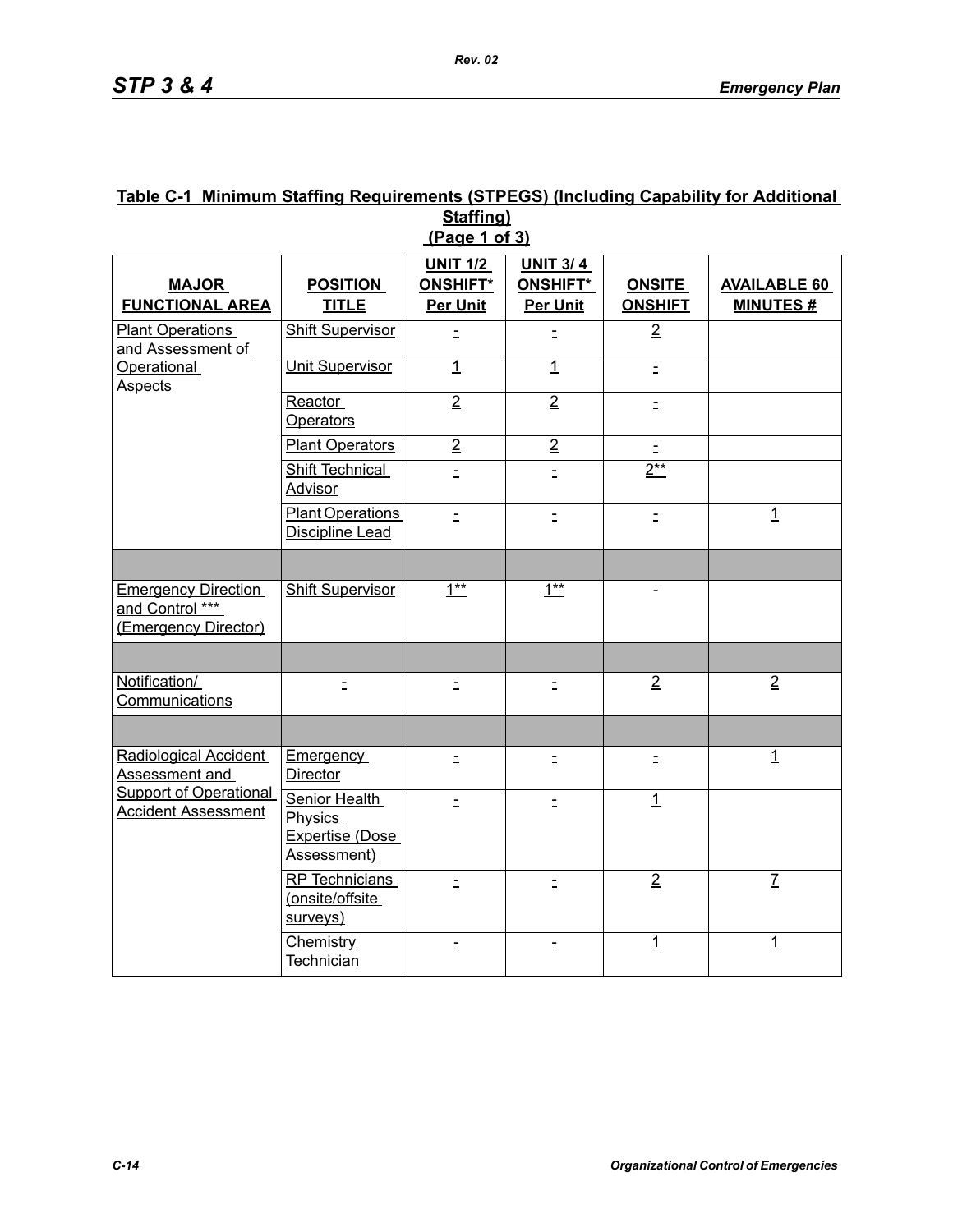### **Table C-1 Minimum Staffing Requirements (STPEGS) (Including Capability for Additional Staffing) (Page 2 of 3)**

| <b>MAJOR</b><br><b>FUNCTIONAL AREA</b>         | <b>POSITION</b><br><b>TITLE</b>                                                                                                                                                        | <b>UNIT 1/2</b><br><b>ONSHIFT*</b><br><b>Per Unit</b> | <b>UNIT 3/4</b><br>ONSHIFT*<br><b>Per Unit</b> | <b>ONSITE</b><br><b>ONSHIFT</b> | <b>AVAILABLE 60</b><br><b>MINUTES#</b> |
|------------------------------------------------|----------------------------------------------------------------------------------------------------------------------------------------------------------------------------------------|-------------------------------------------------------|------------------------------------------------|---------------------------------|----------------------------------------|
| Plant System<br>Engineering                    | Shift Technical<br>Advisor                                                                                                                                                             | Ė.                                                    | Ξ                                              | $2**$                           |                                        |
|                                                | <b>Nuclear</b><br>Engineer                                                                                                                                                             | $\equiv$                                              | $\equiv$                                       | $\equiv$                        | $\overline{1}$                         |
|                                                | Electrical<br>Engineer                                                                                                                                                                 | $\equiv$                                              | Ξ                                              | $\equiv$                        | $\mathbf{1}$                           |
|                                                | Mechanical<br>Engineer                                                                                                                                                                 | $\equiv$                                              | $\bar{z}$                                      | $\equiv$                        | $\mathbf{1}$                           |
| <b>Repair and Corrective</b><br><b>Actions</b> | Radwaste<br>Operator                                                                                                                                                                   | $1***$                                                | $1***$                                         |                                 |                                        |
|                                                | Mechanical<br>Maintenance                                                                                                                                                              | τ                                                     | $\equiv$                                       | $1***$                          | $\overline{1}$                         |
|                                                | Electrical<br>Maintenance                                                                                                                                                              | $\equiv$                                              | $\equiv$                                       | $1**$ and 1                     | $\overline{1}$                         |
|                                                | <b>I&amp;C Technician</b>                                                                                                                                                              | $\equiv$                                              | $\equiv$                                       | $\overline{1}$                  |                                        |
|                                                |                                                                                                                                                                                        |                                                       |                                                |                                 |                                        |
| <b>Protective Actions</b>                      | RP Technicians<br>(Access<br>Control/RP<br>Coverage for<br>corrective<br>actions, search<br>and rescue, first<br>aid, and fire-<br>fighting/<br>Personnel<br>Monitoring/<br>Dosimetry) | $\equiv$                                              | $\equiv$                                       | $2**$                           | $\overline{4}$                         |
|                                                |                                                                                                                                                                                        |                                                       |                                                |                                 |                                        |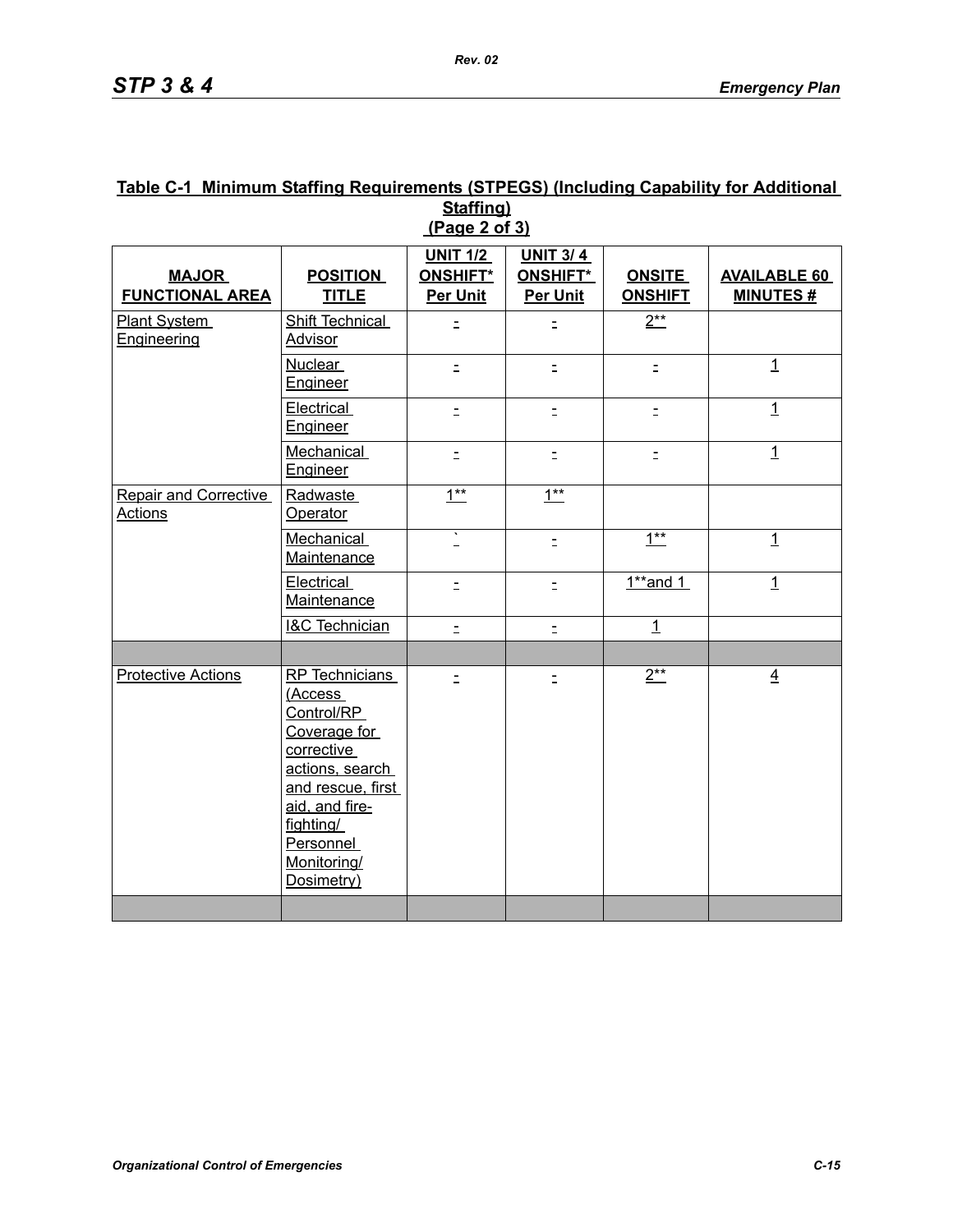#### **Table C-1 Minimum Staffing Requirements (STPEGS) (Including Capability for Additional Staffing) (Page 3 of 3)**

| <b>MAJOR</b><br><b>FUNCTIONAL AREA</b>                        | <b>POSITION</b><br><b>TITLE</b>                                                                            | <b>UNIT 1/2</b><br><b>ONSHIFT*</b><br><b>Per Unit</b> | <b>UNIT 3/4</b><br><b>ONSHIFT*</b><br><b>Per Unit</b> | <b>ONSITE</b><br><b>ONSHIFT</b>                       | <b>AVAILABLE 60</b><br><b>MINUTES#</b> |
|---------------------------------------------------------------|------------------------------------------------------------------------------------------------------------|-------------------------------------------------------|-------------------------------------------------------|-------------------------------------------------------|----------------------------------------|
| <b>Fire Suppression</b>                                       | <b>Plant Operations</b><br>personnel                                                                       |                                                       |                                                       | <b>Fire Brigade</b><br>per Technical<br>Specification | <b>Local Support</b>                   |
| <b>Rescue Operations</b><br>and First Aid                     | <b>Plant Protection</b><br>Personnel                                                                       |                                                       |                                                       | $2^{**}$                                              | <b>Local Support</b>                   |
| Site Access Control<br>and Personnel<br><b>Accountability</b> | <b>Plant Protection</b><br>Personnel<br>Security/Commu<br>nications/<br>Personnel<br><b>Accountability</b> |                                                       |                                                       | All per<br><b>Security Plan</b>                       |                                        |
|                                                               |                                                                                                            |                                                       |                                                       |                                                       |                                        |
|                                                               | <b>TOTAL</b>                                                                                               | 5/Unit                                                | 5/Unit                                                | <u> 15</u>                                            | <u> 21</u>                             |

- Notes: \* For each unaffected unit in operation, maintain at least one Unit Supervisor, two Reactor Operators, and two Plant Operators. In accordance with Section 6.0 of the Technical Specifications for each unit, the shift crew composition may be less than the minimum number of operators (licensed or non-licensed) shown above for a period of time not to exceed two (2) hours in order to accommodate unexpected absences of on-duty shift crew members, provided immediate actions are taken to restore the crew composition. The minimum staff for a unit in cold shutdown will be one Senior Reactor Operator, one Reactor Operator, and one Plant Operator for that unit.
	- These positions may be covered by onshift personnel assigned other functions.
	- \*\*\* Overall, direction of emergency response to be assumed by the Emergency Director at the Emergency Operations Facility when all centers are fully manned. Direction of minute-to-minute facility operation remains with senior manager in the Technical Support Center or Control Room.
	- # Although such a short response time may be achieved in many cases, it is not possible to assure this response time in every instance.
	- **##** This position is filled by personnel with plant operations experience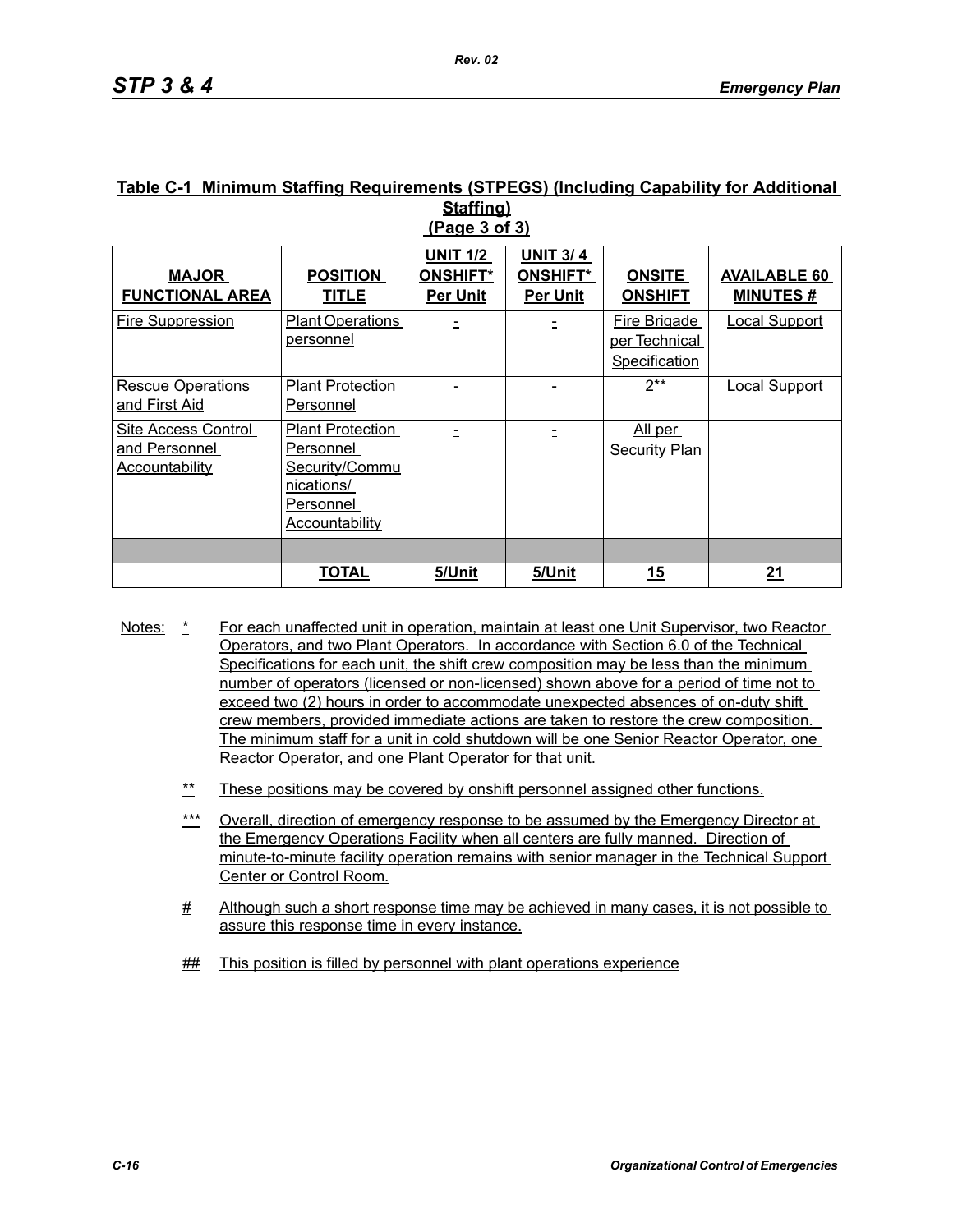

(1) Shift Supervisor; (2) Plant Protection; (3) Reactor Operator, currently or previously licensed by NRC, or SRO Management Certified Personnel; (4) Duty Maintenance Supervisor; (5) Plant Operator; (6) *Force Supervisor; (7) Senior Radiation Protection Technician. (2) Security Force Supervisor; (7) Senior Radiation Technician.*

*(2)*

<del>t≠/</del><br><u>( )- Identifies onshift personnel position titles</u>

(1) Shift Supervisor;

(2) Plant Protection, currently licensed by NRC, or SRO Management Certified Personnel Personnel Personnel Personnel Personnel Personnel Personnel Personnel Personnel Personnel Personnel Personnel Personnel Personnel Perso

(3) Reactor Operator, currently or previously licensed by NRC, or SRO Management Certified Personnel (4) Duty Maintenance Supervisor

(6) Plant Operator<br>(5) Plant Operator

(5) Hant Operator<br>(6) Security Force Supervisor

(7) Senior Radiation Protection Technician.

# *Figure C-1 Onshift Emergency Response Organization*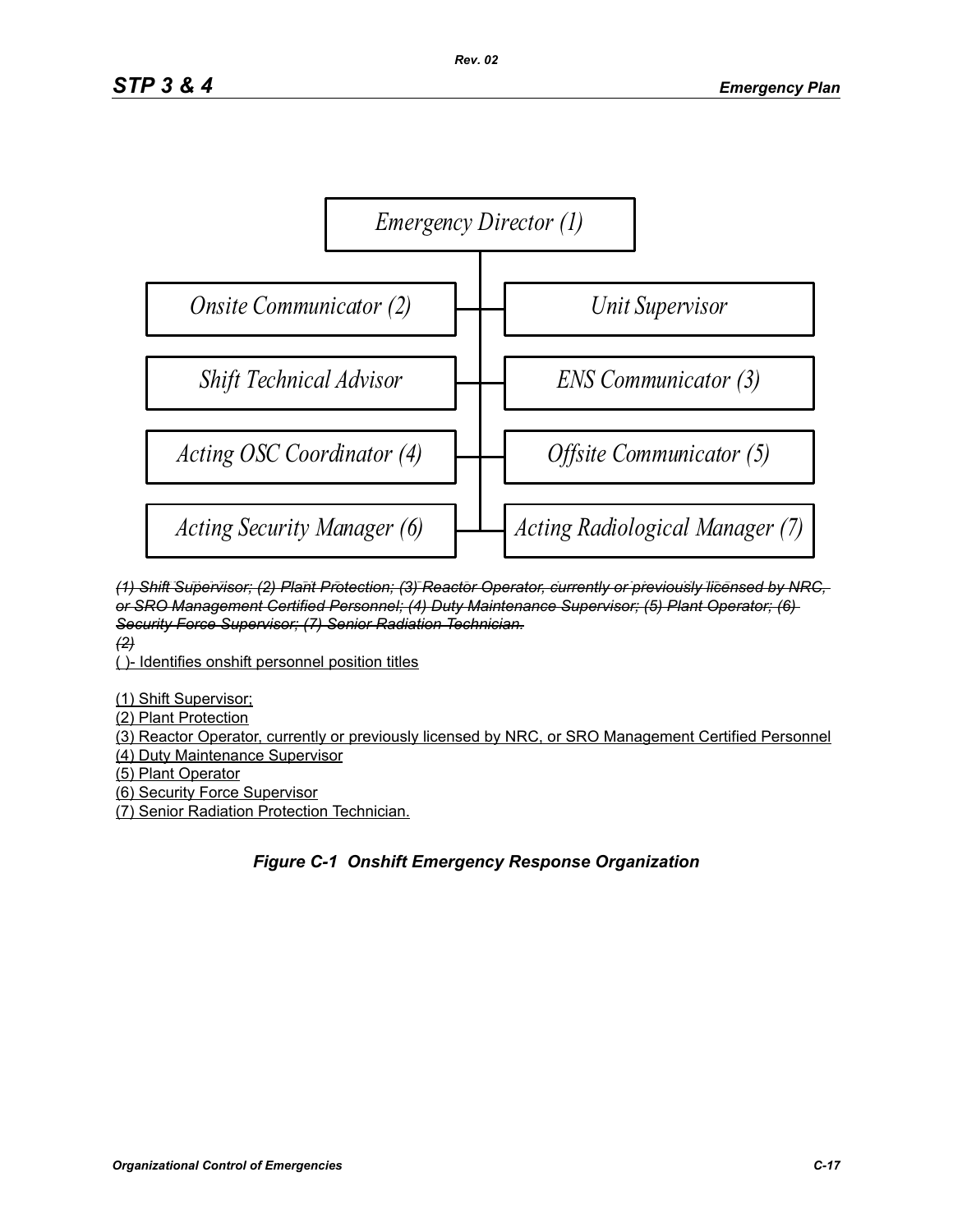

*\*Required Minimum Staffing. The Assistant TSC Manager may fill the TSC Manager position in his absence.*

# *Figure C-2 Technical Support Center (TSC) Staffing*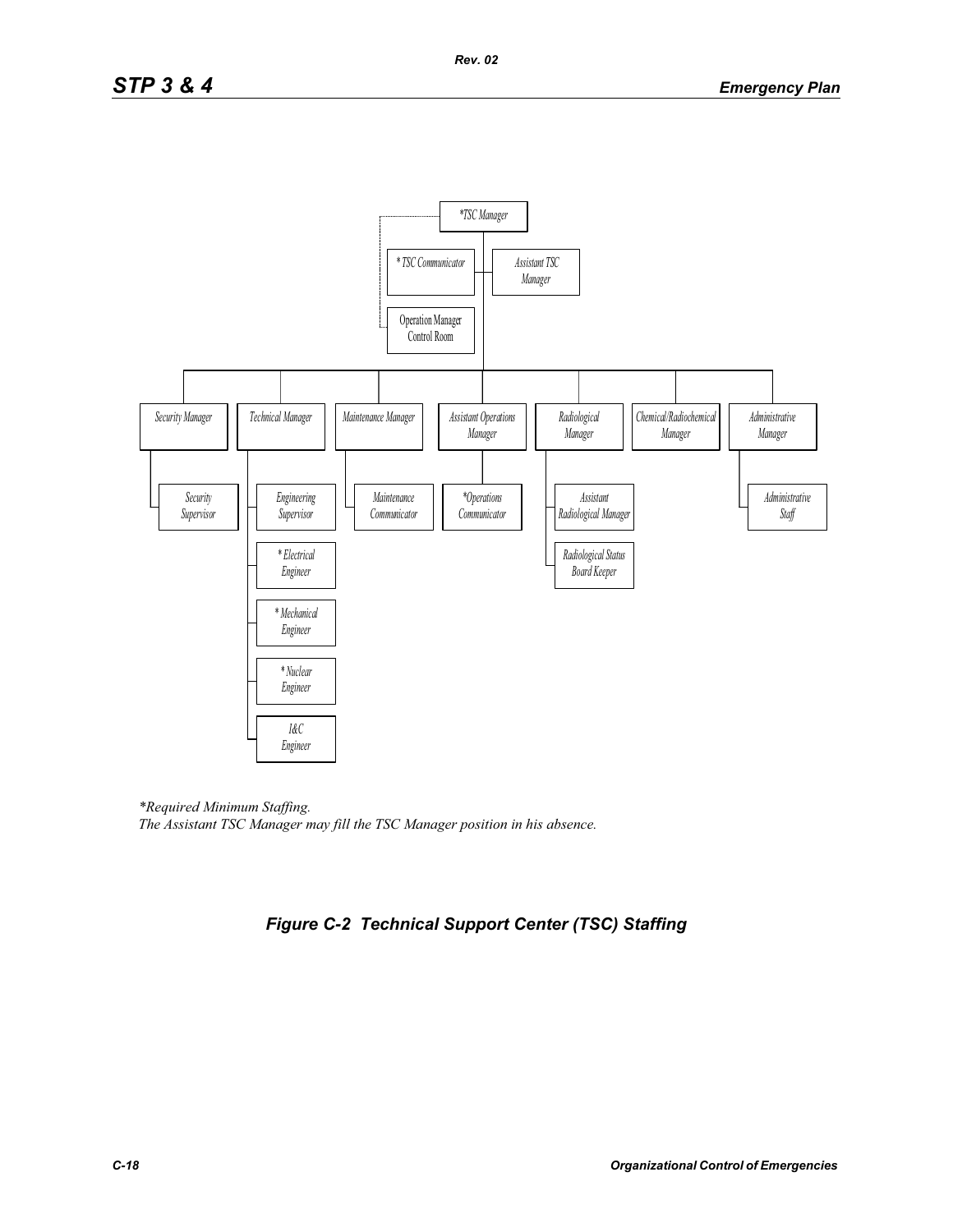

*Required Minimum Staffing: Mechanic, Electricians (2), I&C Technician, Chemistry Technician, and Radiation Protection Technicians (7)*

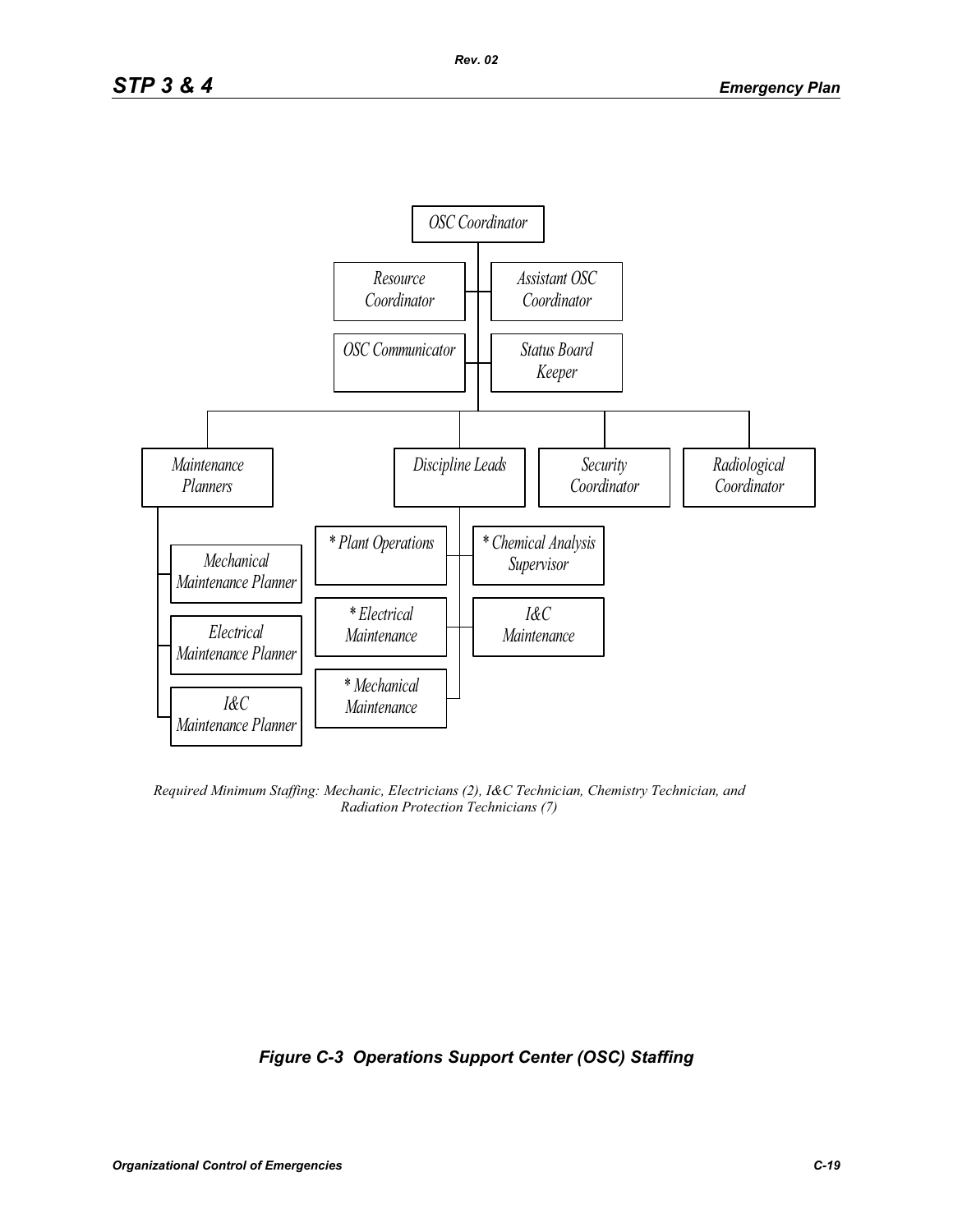# *STP 3 & 4 Emergency Plan*



*\*Required Minimum Staffing*

# *Figure C-4 Emergency Operations Facility (EOF) Staffing*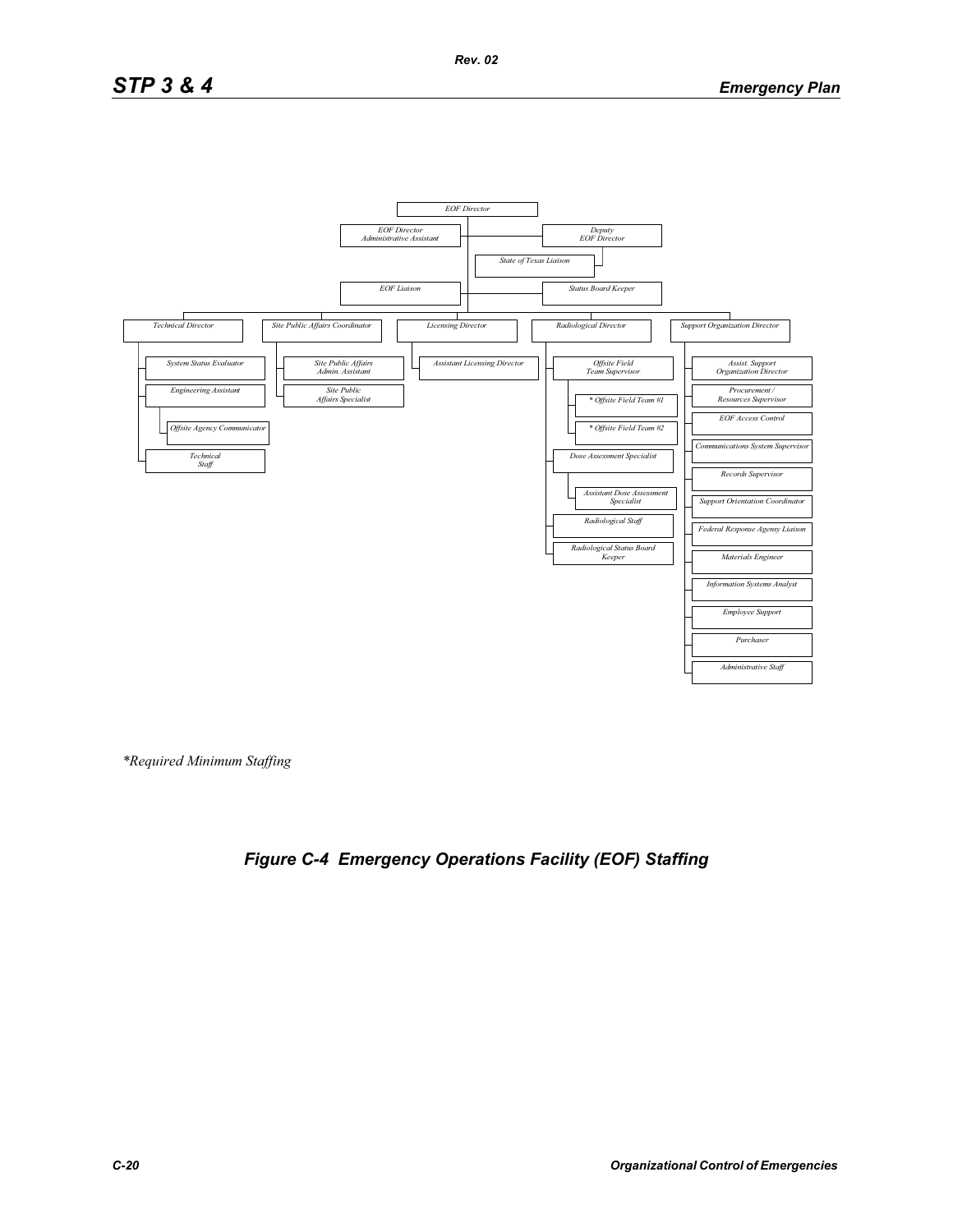

*\* Required Minimum Staffing*

*\*\* Supplied by Local Law Enforcement*

### *Figure C-5 Joint Information Center (JIC) Staffing*